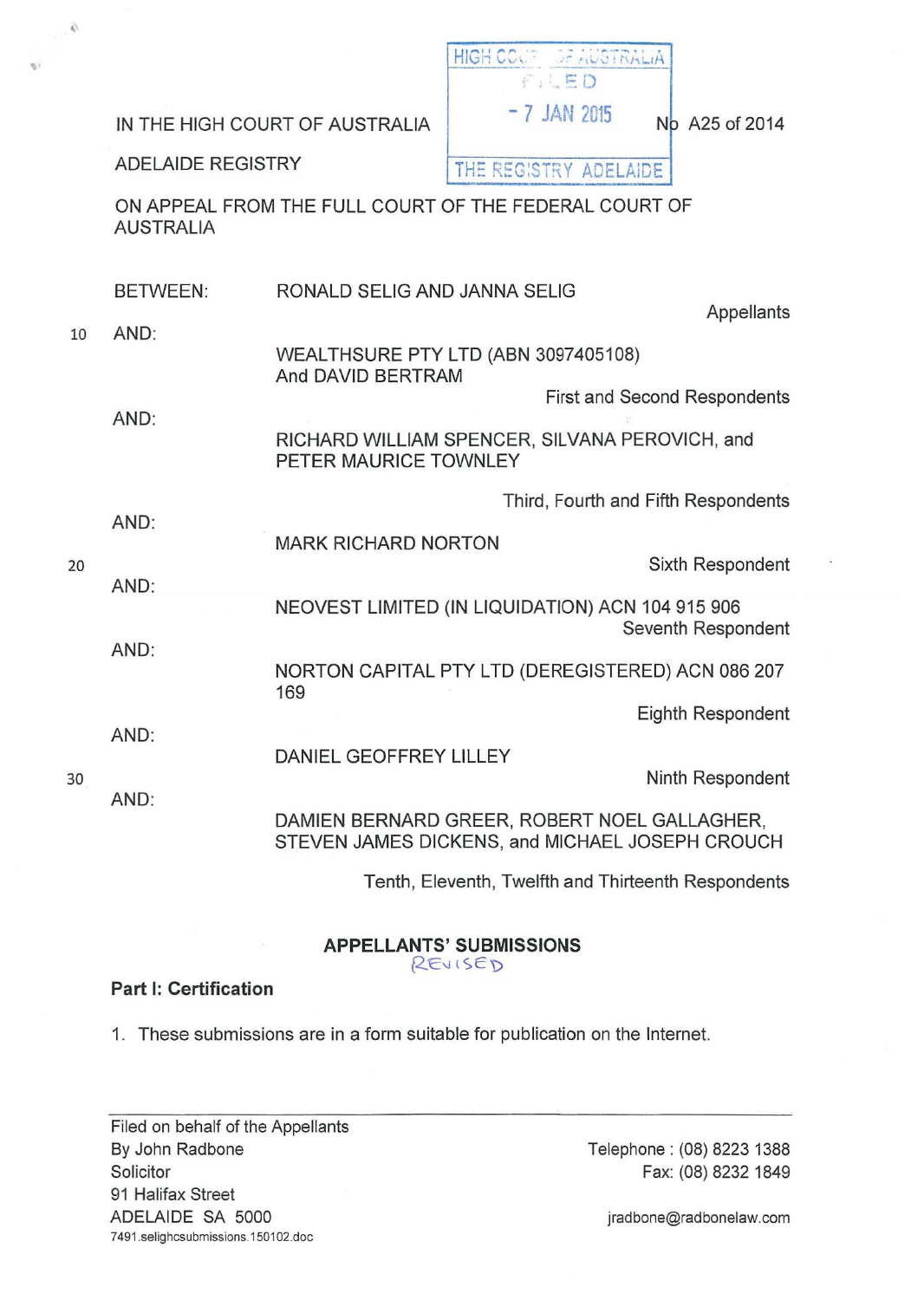# **Part II: Issue**

 $\mathbf{z}$ 

2. Whether a claim for damages for misleading financial advice given by an Australian financial services licence holder<sup>1</sup> pursuant to any or all of sections 769C, 945A, 945B and 1041E of the Corporations Act is apportionable under sections 1041H -1041S of the Corporations Act.

# **Part Ill: Section 788 of the Judiciary Act 1903**

3. Consideration has been given to the question of whether notice pursuant to section 788 of the Judiciary Act 1903 (Commonwealth) should be given with the conclusion that this is not necessary.

# 10 **Part IV: Citations**

4. The appeal is from a first instance decision of the Federal Court of Australia reported at [2013] FCA 348. That decision was appealed to the Full Court of the Federal Court of Australia, reported at [2014] FCAFC 64.

# **Part V: Facts**

- 5. The First and Second Respondents ('the Advisor Respondents') were the Appellants' financial advisors. The Respondent Wealthsure is and was at all material times the holder of an Australian Financial Services Licence 238030. The Respondent Bertram was at all material times an authorised representative of Wealthsure.
- 20 6. In 2004 the Advisor Respondents introduced the Appellants to a financial product 'Neovest'. The Advisor Respondents recommended Neovest to the Appellants as a suitable investment because it was a capital quaranteed product  $[J 393]$ <sup>2</sup> which would enable them to have a secure source of dividend income.
	- 7. It was contemplated by the Advisor Respondents (and incorporated in the written statements of advice under the Act) that the Appellants would use the Neovest income to negatively gear investment in real estate [J 403].

 $1 \over 1$  Corporations Act 2001 sections 910A and 911A

 $2$  References to the findings of the trial judge [J]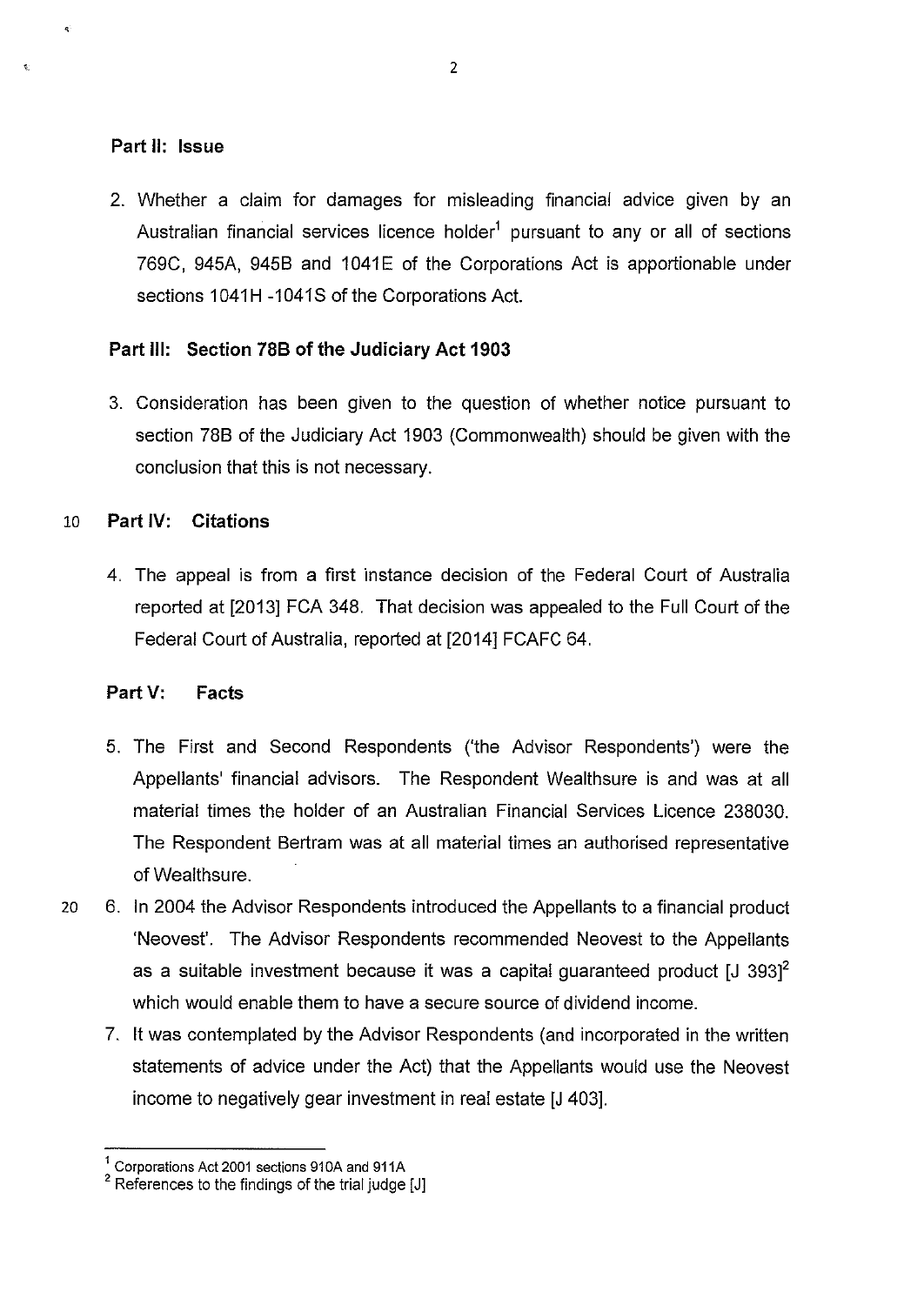- 8. The Advisor Respondents provided the Appellants with a disclosure document which was defective in circumstances in which a disclosure document or statement was required to be given to the client [J 908]. The trial judge relied upon section 953B to find that in doing so the Advisor Respondents breached sections 945A and 945B. Such finding was not the subject of challenge on appeal.
- 9. Neovest was insolvent at least by March 2005 [J 752]. It made only one interest payment to the Appellants. The Appellants lost their investment and suffered consequential losses in respect of a property portfolio purchased on the strength
- 10 of the Neovest investment.

 $\hat{\mathbf{v}}$ 

- 10. The Advisor Respondents accepted that they must bear some responsibility for the financial advice but argued that the loss was apportionable and that, inter alia, the promoters of Neovest should bear responsibility for the majority of the claim.
- 11. The trial judge held that the liability of financial advisers pursuant to inter alia s.953 $B<sup>3</sup>$  was not apportionable. He assessed the Appellant's damages in the sum of \$1,760,512 plus costs.
- 12. The Court of Appeal held by a majority of two to one that the liability was apportionable with the Advisor Respondents being responsible for 60% only.
- 20 There was a consequential reduction in the total amount of damages which were assessed on appeal at the slightly lower sum of \$1,716,680. The Appellants do not appeal against this minor reduction in the amount of the pre-apportionment damage assessment.
	- 13. The Advisor Respondents were insured by QBE. However, the limit of the policy (including legal costs) was \$3 million. By the time the trial concluded approximately \$1.3 million had been expended in legal costs by the Advisor Respondents. The balance was less than the amount required to satisfy the principal judgment.
	- 14. The respondent Bertram was insolvent and was made bankrupt shortly after the

30 commencement of the appeal to the Full Federal Court (for unrelated debts). The respondent Wealthsure was under insured and not able to pay the first judgment.

<sup>&</sup>lt;sup>3</sup> Non-compliance with obligations relating to disclosure documents.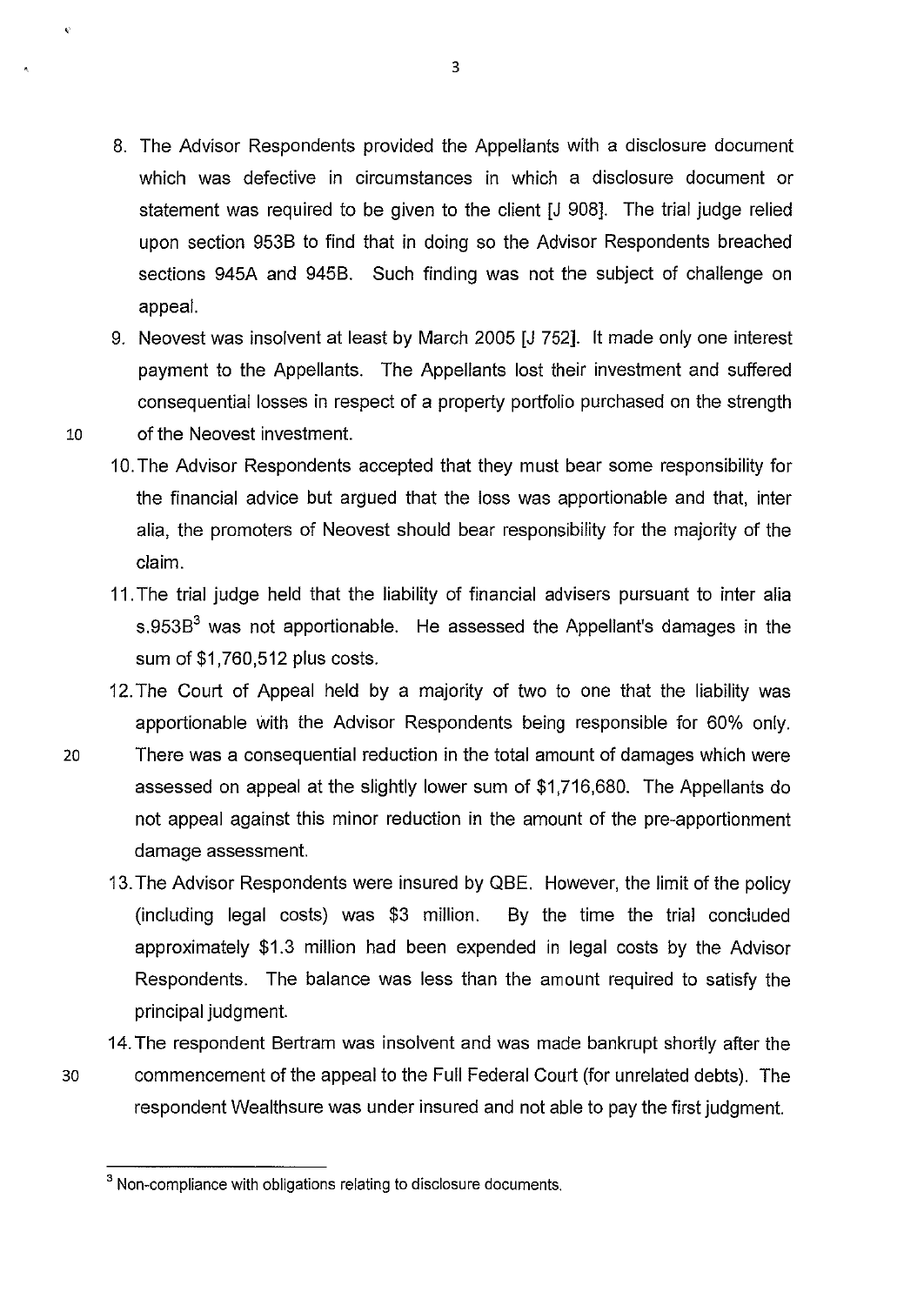15. QBE conducted the litigation under the policy and, from the instigation of the Federal Court appeal at the latest, had a direct interest in the outcome of the appeal.

# **Part** VI: **Argument**

- 16. The Corporations Act provides, upon its natural reading, that loss consequent upon misleading advice from a licensed financial services provider is to be recovered without apportionment.
- 17. The financial services provider is the gatekeeper for retail investors who " ... require greater protection as they may find it more difficult to, and face greater
- 10 costs in, gathering the information required to make an informed decision". *<sup>4</sup>*
	- 18. The matter is now the subject of inconsistent decisions by differently constituted appellate courts: Wealthsure Pty Ltd v Selig [2014] FCAFC 64 and ABN AMRO Bank NV v Bathurst Regional Council [2014] FCAFC 65.
	- 19. The statute is also the subject of conflicting decisions at first instance, including Woods v De Gabriele [2007] VSC 177; Bathurst Regional Council v Local Government Financial Services Pty Ltd (No 5) [2012] FCA 1200; Rod Investments (Vic) Pty Ltd v Abeyratne (No 2) (2009) VSC 278 and McGraw-Hill Financial Inc v City of Swan [2014] FCA 665.
	- 20. The statute is considered as a whole and in context: Commissioner of Taxation v
- 20 Consolidated Media Holdings [2012] HCA 55; (2012) 293 ALR 257 at [39]; Project Blue Sky Inc v Australian Broadcasting Authority [1998] HCA 28; (1998) 194 CLR 355 at 384, [78].
	- 21.1t is submitted that the interpretation of a single section, or a few sections, viz., here, ss.10411, 1041L, 1041N, must commence first with a consideration of the statute as a whole: *Engineer's Case* (1920) 28 CLR 129 at 161-2, per Higgins J. The 'statute' in this instance is the Financial Services Reform Act 2001 (FSRA) which became Chapter 7 of the Corporations Act.
	- 22. The FSRA was the legislative response to the Financial System Inquiry (FSI). The FSI was established by the Federal Government in 1996 to investigate and

<sup>&</sup>lt;sup>4</sup> Corporate Law Economic Reform Program Proposal for Reform: paper number 6 (Clerp 6) at page 27. See also pages 3, 4 10, 21, 89, 90, 95, 96, 99 and 100 as to the importance of the role of financial intermediary and the obligations as to licence.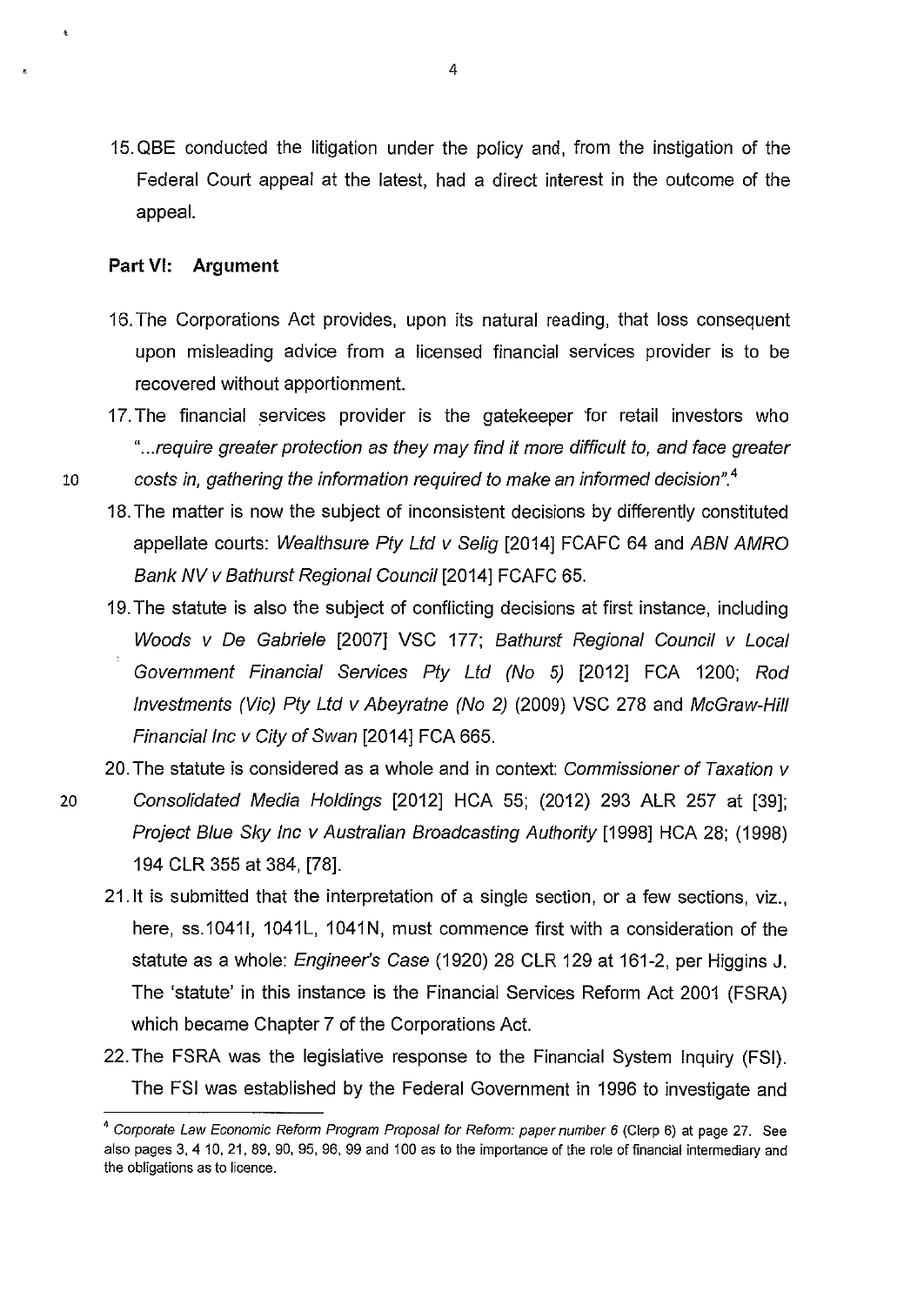recommend ways to improve Australia's financial system and regulation. In conjunction with the FSI, the government established the Corporate Law Economic Reform Program (CLERP) to review business regulation. CLERP Paper No 6 dealt specifically with the financial system. Changes proposed by CLERP Paper No 6 were incorporated into the FSRA.

- 23.1n this case it is appropriate then to focus on Chapter 7. The Appellants say that the majority in the Full Federal Court were lead to error by not considering the 'statute as a whole', in that sense, but rather by a consideration of a few sections: Mansfield J at [7] - [16], Besanko J from [73] where His Honour asserts that the 10 'starting point ... of an analysis of the provisions is s.1041N'.
	- 24. Chapter 7 deals discretely with "Financial Services and Markets". The Chapter is divided into twelve (12) Parts. Part 7.1 commences with S.760A which describes the object of the Chapter. The construction of sections within the Chapter will occur against the object of the Chapter. Part 7.1 also defines 'financial product' in Div 3 and 'financial service' in Div 4. Parts 7.5, 7.6, 7.7, 7.9 and 7.10 come under direct consideration.
- 25. Part 7.5 addresses compensation regimes for financial markets. The aim of the compensation provisions is to provide investors in appropriate circumstances with protection from certain losses.<sup>5</sup> Division 3 focuses on retail investors. 20 Compensation arrangements must be 'adequate'.<sup>6</sup> However, the losses to be
	- 26. Part 7.6 addresses licensing of providers of financial services. Following parts establish consistent conduct and disclosure standards applying to all licencees.

covered are losses due to the defalcation or fraudulent misuse of funds.

27. Part 7.7 addresses "Financial services disclosure". Relevantly, the Part addresses the provision of a Financial Services Guide and a Statement of Advice. A Financial Services Guide (FSG) is a document that contains basic information that any retail client is entitled to receive before obtaining any financial advice or service.<sup>7</sup> A Statement of Advice (SoA) is required wherever personal advice is given to retail clients, either as the means by which the service is provided or as a record of the advice. Inter alia the SoA must contain the

30

<sup>5</sup>  Explanatory Memorandum to FRSA, para 10.12.

<sup>6</sup>  Subdiv D of Div 3.

<sup>7</sup>  S.942B(2)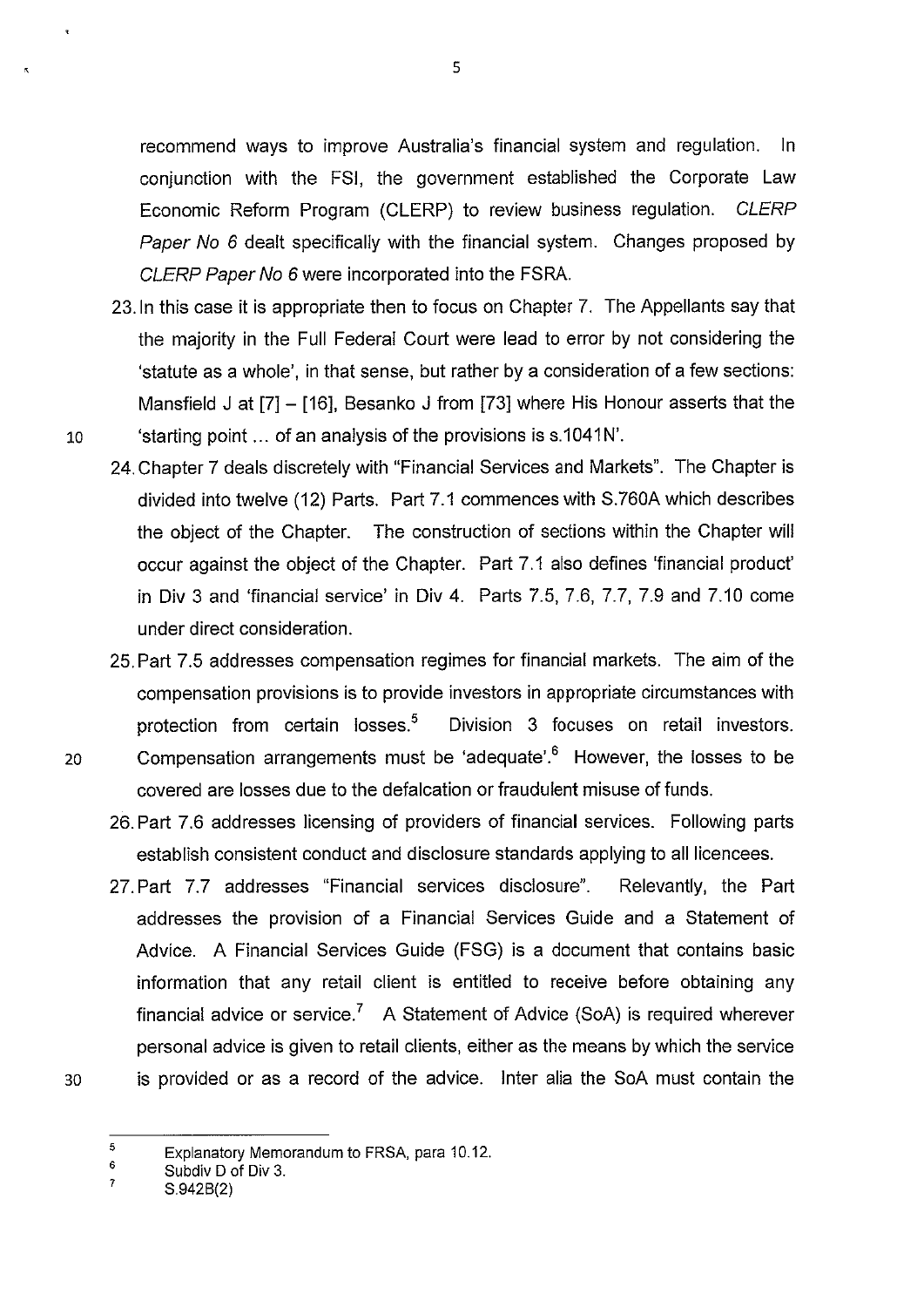advice and the basis on which it was given. $<sup>8</sup>$  Division 3 addresses requirements</sup> for the provision of advice to a retail client. Ss. 945A and 9458 appear in Division 3, as does s.946A, and the obligation to give a Statement of Advice. S.949A addresses an obligation to warn a client that advice does not take account of 'inter alia' the client's financial situation or needs. S.951A precludes contracting out. Division 7 (s.952A et seq) addresses enforcement. S.9538 provides a civil action for loss or damage if a person contravenes inter alia ss. 945A, 9458.

- 28. Part 7.9 addresses "Financial product disclosure" and other provisions relating to issue, sale and purchase of financial products. This Part addresses the 10 requirements of a Product Disclosure Statement and the obligations of the issuer of the relevant product, <sup>9</sup> including as to advertising (Division 4). S.1020D precludes contracting out. As with Part 7.7, Division 7 of Part 7.9 addresses enforcement. S.1022B provides for civil action for loss or damage.
- 29. Part 7.10 addresses "Market misconduct and other prohibited conduct relation to financial products and financial services." S.1041E addresses false or misleading statements appertaining to "financial products" and s.1041H "misleading or deceptive conduct". The heading to s.1041H is of significance: 'Misleading or deceptive conduct (civil liability only)'. S.1041 H(3) excludes conduct relating to a Statement of Advice (s.953A) or a Product Disclosure 20 Statement (s.1022A) from conduct addressed by Part 7.10. Further, unlike the enforcement provisions in Parts 7.7 and 7.9, the provisions in Part 7.10 (i.e. Division 2A) provide for proportionate liability for misleading and deceptive conduct under that Part. *<sup>10</sup>*
	- 30. The Full Federal Court in ABN AMRO NV v Bathurst Regional Council [2014] FCAFC 65 saw a difference between sections relating to conduct which was misleading or deceptive but neither a criminal offence nor a civil penalty provision and sections relating to conduct which was criminal or which incurred a civil penalty.

31. The Full Court in ABN AMRO reasoned relevantly that in context the statute might be expected to exclude some conduct from the proportionate liability

6

30

B Regs 7.7.11 and 7.7.12.

<sup>9</sup>  10 In the case at bar, Neovest.

Note s.1041L(4) – apportionable claims are limited to claims under s.10411 which are limited to claims "caused by conduct... done in contravention of s.1041H".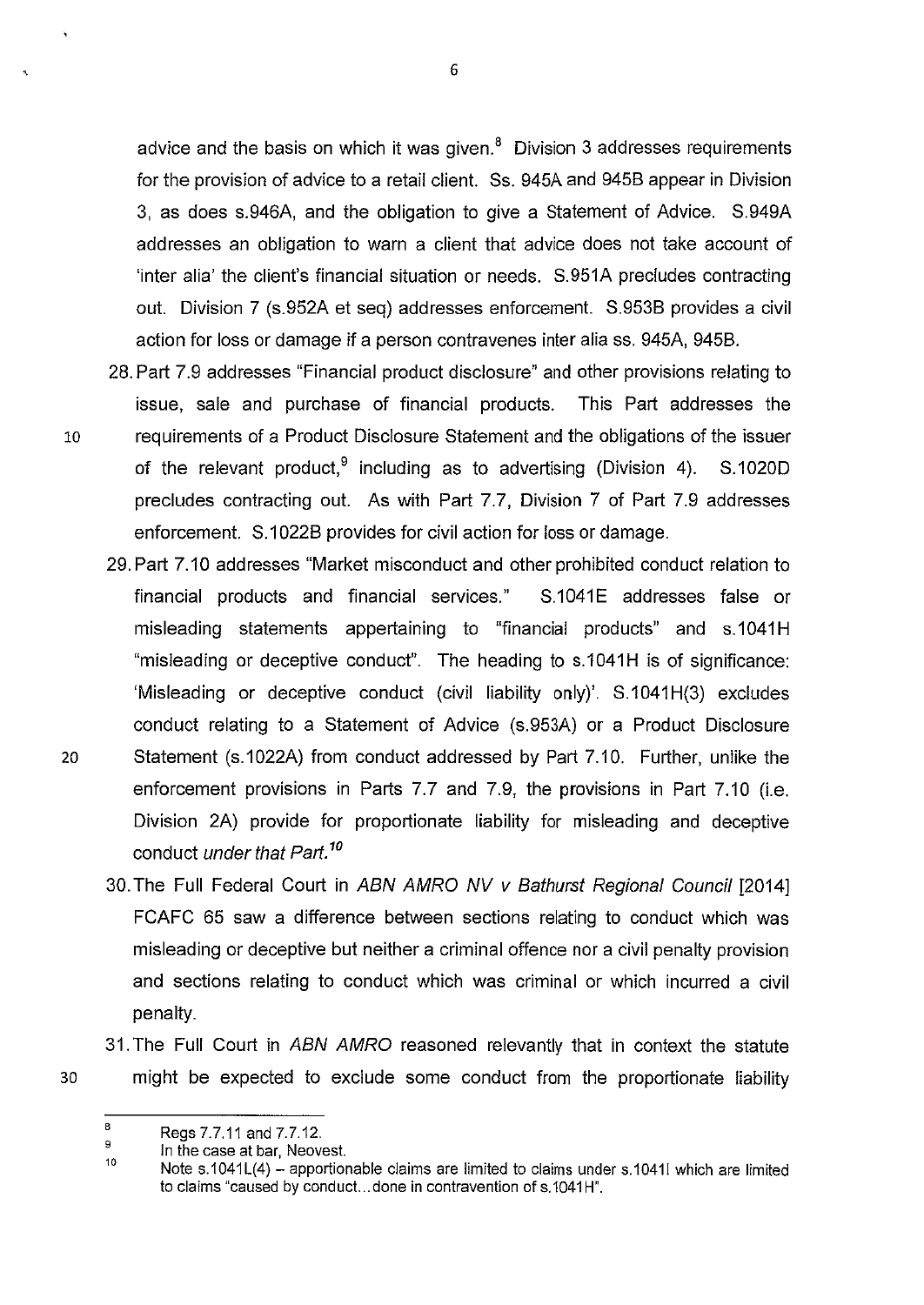scheme because (at 1565) conduct done in contravention of any of sections 1041E, 1041F and 1041G constitutes an offence. As the Full Court said this alone would provide sufficient reason to understand why section 1041L is confined to conduct done in contravention of 1041H.

- 32. The finding that the Advisor Respondents had engaged in conduct in contravention of section 1041E with respect to its retail clients was not disturbed by the Full Court. Nor was the finding that the Advisor Respondents had engaged in conduct in contravention of section 945A and 945B (appertaining to non-compliance with obligations relating to disclosure documents (s.953A)). 10 Failure to comply with these sections is also an offence: s1311(1). Refer however to Note 1 to s1041H(1) which states: 'Failure to comply with this subsection is not an offence'.
- 33. The Davis report of 1994 is quoted as to the cost of insurance to the "deep pocket defendant." <sup>11</sup> Apportionment between tortfeasors is favoured over full compensation to an injured plaintiff. However, the report also considers the possibility of "full compensation for consumer claims"<sup>12</sup> if Parliament considers that important. The Corporations Act ultimately provides specific exceptions where, for example the conduct of the tortfeasor amounts to either an offence or a breach of a civil penalty provision<sup>13</sup>. On the Appellants' argument it is also 2.0 otherwise where the Act deems particular conduct to stand in a class of its own, viz the conduct of financial services advisors to give proper advice re financial products to their customers.
	- 34.The Full Court in ABN AMRO also (at 1590) identified that only claims made under 1041I in respect of conduct in contravention of 1041H may be the subject of contributory negligence provisions under 10411(1B) of the Act. It was inappropriate therefore to reduce the Appellants' damages by reference to concepts of contributory responsibility. It was inappropriate to employ section 1041 N(3) to circumvent the express and deliberate language of section 10411(1B). The Appellants repeat that this section 10411(1B) provides for

 $11$  Page 3

 $12$  Page 40

<sup>&</sup>lt;sup>13</sup> See also exceptions found in section 87CC of the Competition and Consumer Act (fraud) and also sections 236 and 237 of the Australian Consumer Law. The Civil Liability Act 2003 (Qid) considered both at first instance and on appeal excludes apportionment in respect of claims for personal injury or by a consumer (which the plaintiffs were found to be).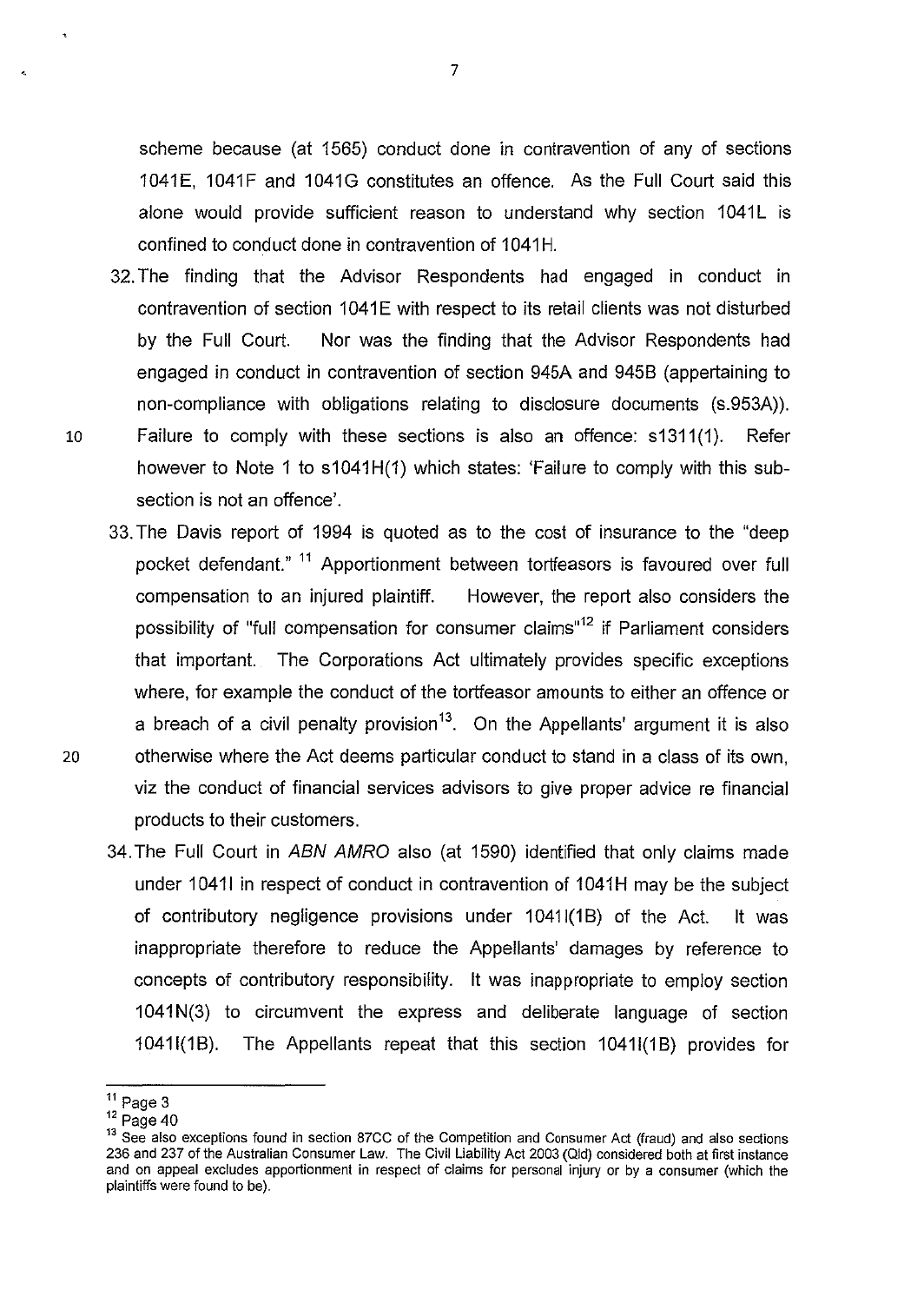contribution only in respect of conduct contrary to section 1041H. Quite apart from the reasoning of the Full Court in ABN AMRO the Appellants point to claims such as that pursuant to s.953B (obligations re disclosure documents) and assert that the Corporations Act excludes such claims from the proportionate liability sections.

- 35. The Appellants say that Parliament could not have made itself clearer (expressio unius est exclusio alterius  $-$  here, the express reference to apportionability in respect to a Part 7.10 claim, and the exclusion of it in Parts 7.7 and 7.9, whilst conduct under Part 7.10, excludes apportionability in respect of claims pursuant
- 
- 10 to Parts 7.7 and 7.9). Thus, whilst the claims addressed in Part 7.10 are apportionable, those deriving from the provision of a "disclosure document or statement" are not.
	- 36.1t is submitted that once a cause of action is established which is nonapportionable the claim is not apportionable even though the facts might give rise to a separate claim that is an apportionable claim.
	- 37. The regime is therefore as follows:
		- 37.1. Whether or not a claim is apportionable is determined by section 1041L.
- 37.2. Under section 1041L only a claim under 10411 for economic loss or damage to property caused by conduct done in contravention of 1041H is zo apportionable.
	- 37.3. Section 1041I(1B) provides for reduction for contributory conduct by the applicant in respect of claims under 1041H. There is no such provision in respect of claims for contravention of 1041E, 1041F or 1041G.
	- 37.4. Section 1041H(3) expressly excises claims under section 670A, 728, 953A (appertaining to a disclosure document) and 1022A from section 1041H by providing that conduct in contravention of these sections does not contravene section 1041H(1).
- 37.5. Section 1041L(1) provides that "This division applies to a claim (an apportionable claim) if the claim is ... caused by conduct that was done in 30 contravention of section 1041H."
	- 37.6. Section 1041N(2) notes that proceedings may involve both an apportionable claim and a claim that is not an apportionable claim.

8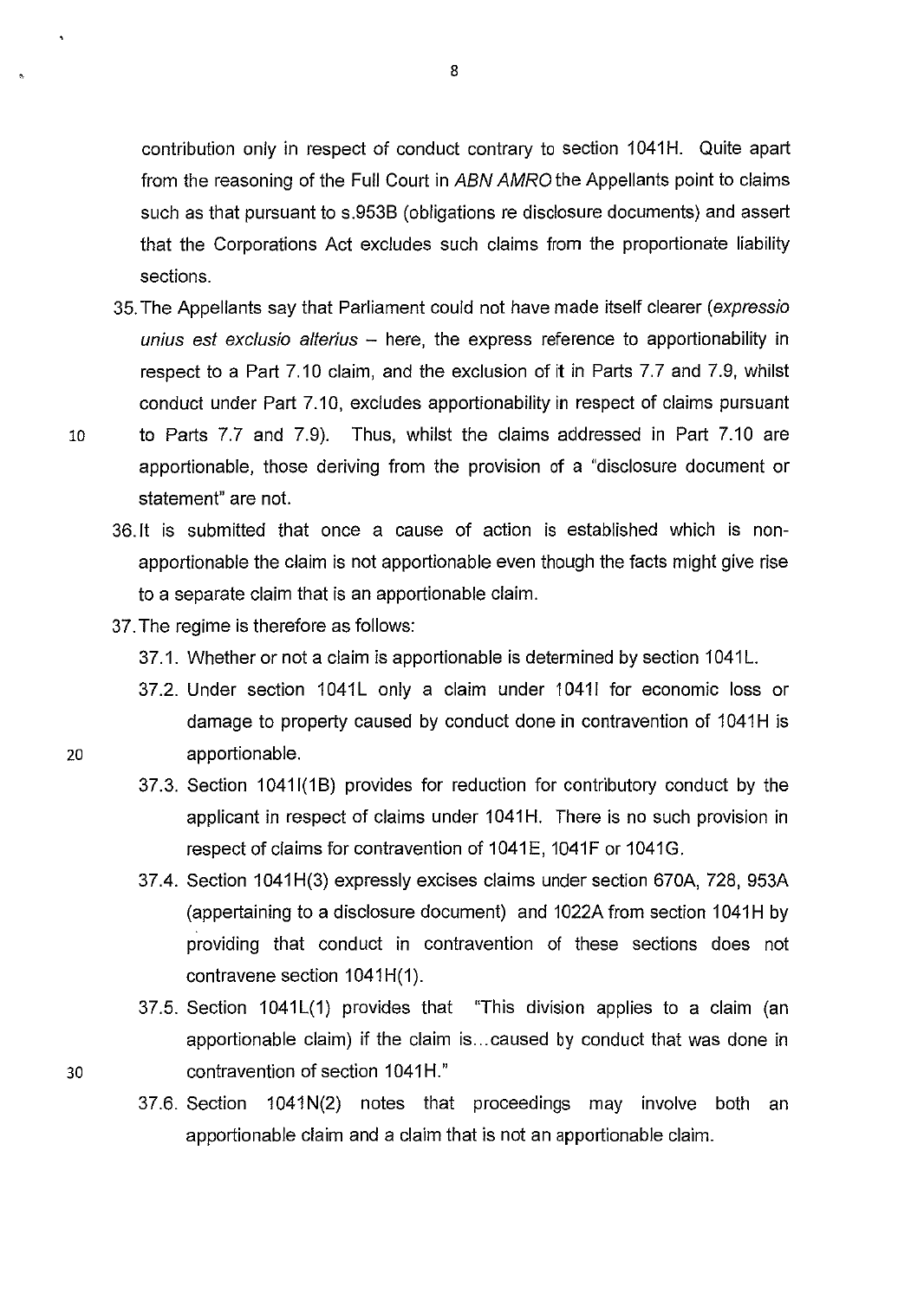- 38. The learned trial judge and also White J on appeal (at 329) held that the reference in section  $1041L(2)$  to 'the same loss or damage" is a reference to the damage caused by a concurrent wrong-doer, and not the damages which the Court may ultimately award. This is the approach which is consistent with the analysis of Chapter 7 as a whole and which places the liability with the 'gatekeeper', the entity from whom the potential investor seeks the specialist advice.
- 39. It is also submitted that it is the result indicated by an application of s 15AA of the Acts Interpretation Act 1901 (Cth.) as "best (achieving) the purpose or object of
- 10 the Acf'. That object, as indicated by s 760A, with its reference to "professionalism by those who provide financial services" is to leave no scope for the unsophisticated investor to be misled.
	- 40.1t is submitted that this approach is indicated by the Second Reading Speech of the then Minister for Financial Services and Regulation, Mr. Hockey, on 5 April 2001 on the Financial Services Reform Bill 2001 (Parliamentary Debates, 26,521).
- 41. The Second Reading Speech does not address proportionate liability but rather emphasizes that the Bill is 'consumer focused' (26521 ), is based on a 'licensing regime' (26521), designed to 'protect...consumers' (26522) through licensees 20 being 'responsible for the conduct of their representatives' (26523) and through 'disclosure obligations' relating to 'products' (26523), breach of which obligations leading to 'civil penalties and criminal penalties' (26524).
	- 42. Section  $1041H(3)(iii)^{14}$  was amended in 2012. There were further express exclusions from Section 1041H(1). The exclusions related to specified conduct involving failure to disclose or give notice.
	- 43. On the Appellants' case these amendments are consistent with the conclusion that section  $1041H(3)$  is a natural place to specify conduct which is to be excluded from the apportionment regime.

<sup>&</sup>lt;sup>14</sup> The Superannuation Legislation Amendments (Further My Super and Transparency Measures) Act 2012 number 171 of 2012 schedule 3 amends the Corporations Act by excluding breaches of section 1021NA, 1021NB and 1021NC from the operation of section 1041H (1).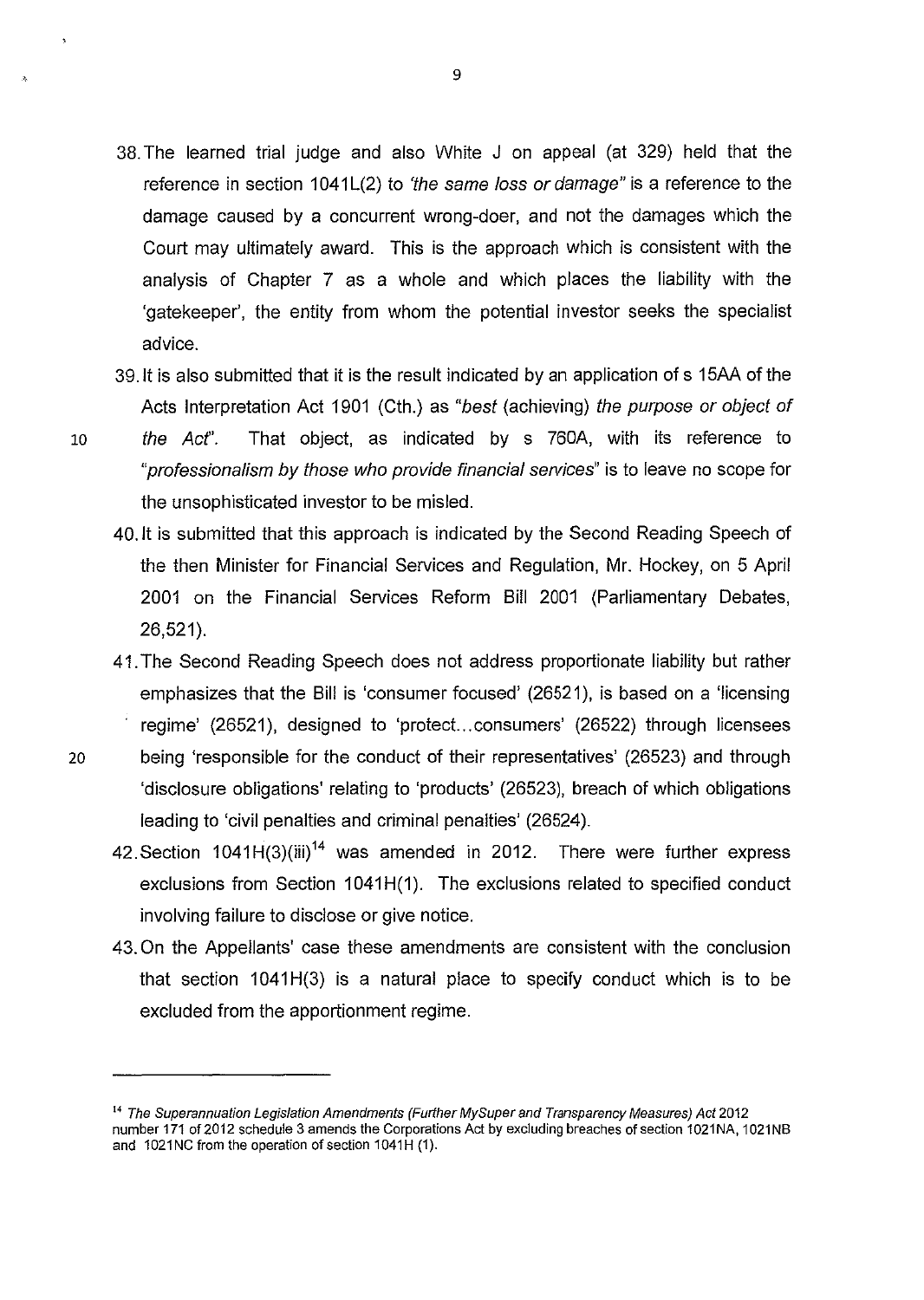44. More generally, and by parity of reasoning, the Corporations Act contains strict liability provisions. Sections 670A, 6708, 728 and 729 of the Corporations Act provide for liability even if the tortfeasor "did not commit" or was "not involved in the contravention". Section 1041 H(3) expressly excludes Sections 670A, 6708, 728 and 729 from section 1041H(1). This is consistent.

# **Part VII: Legislation - Legislative Provisions are Attached to Applicants' Submissions**

45.Corporations Act sections 769C, 945A, 9458 and 1041E 1041H-1041S (see

- 
- 10 attachment). 46. Those provisions are still in force, in that form, at the date of making the
	- submissions save that section 1041H(3)(a) has been amended by the addition of sub placitum (iii).
	- 47.The amending provision provides that sections 1021NA, 1021N8 and 1021NC (which relate to obligations to disclose or give notice and which incorporate the obligations under sections 1017BC, 1017BD and 1017BE) are excluded as contraventions of subsection (1).

# **Part VIII: Orders sought**

- 20 48. The Appellants seek orders that:
	- 48.1. the appeal be allowed;
	- 48.2. judgment be entered in favour of the Appellants against the respondents in the amount of \$1 ,716,680;
	- 48.3. the Appellants be awarded interest on the amount of the judgment from 18 April2013;
	- 48.4. the Respondents pay the Appellants' costs of the trial in the Federal Court on the basis of an indemnity, the appeal to the Full Court, the application for special leave to the High Court and of the appeal to the High Court;
- 48.5. an order for non-party costs be made against Q8E in respect of the 30 appeal to the Full Court, the application for special leave to the High Court and of the appeal to the High Court.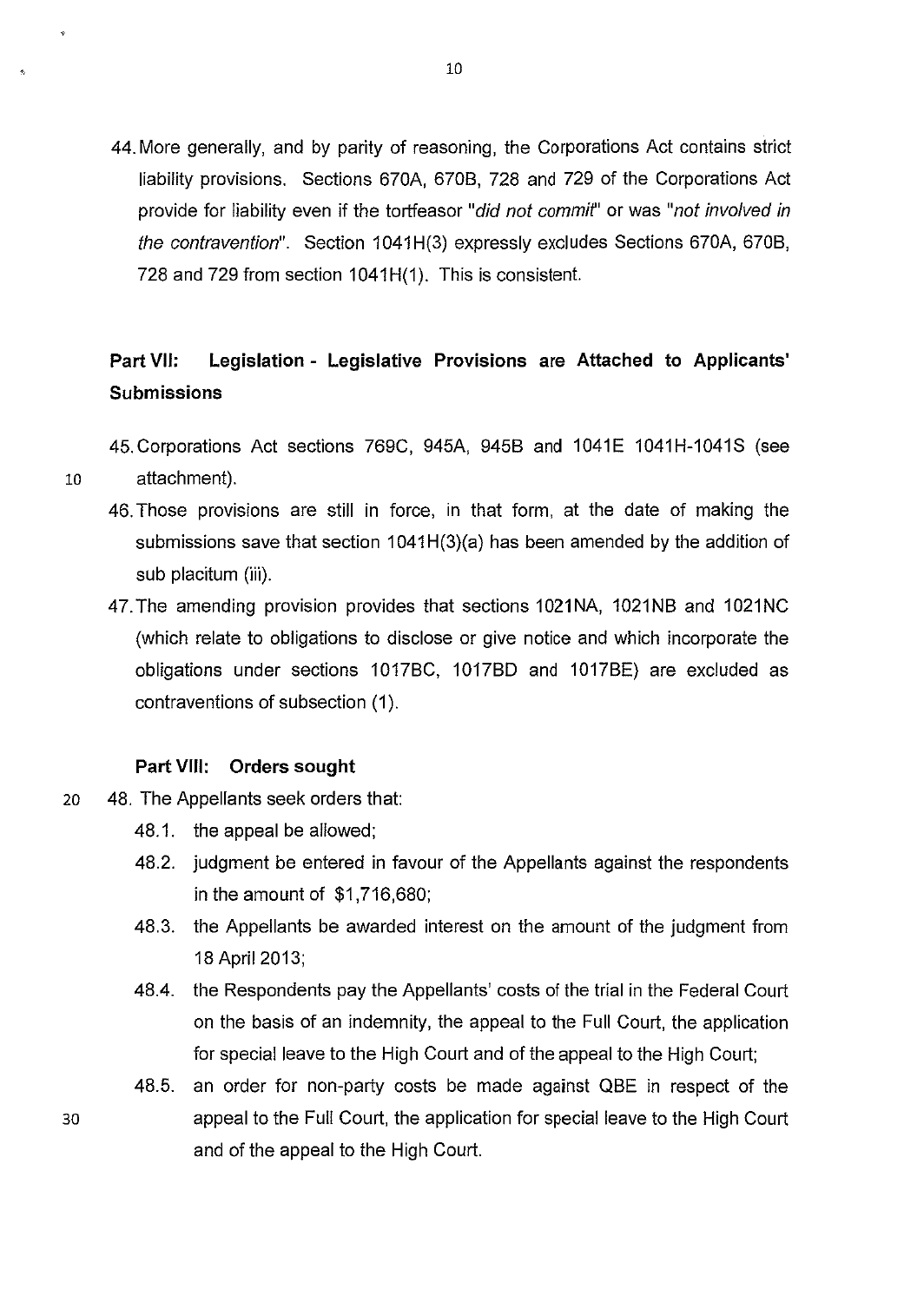Part IX: Time estimate

49. The Appellants would seek 2 hours for the presentation of oral argument.

Dated: 19 December 2014

Paul Heywood Smith Phone Fax (08) 8228 0001 (08) 82280022 Email: pheywoodsmith@anthonymasonchambers.c om. au

David Riggall

E-mail:

Phone (08) 8228 0006 Fax (08) 82280022

driggall@anthonymasonchambers.com.au

?

Paul Heywood Smith QC Counsel for the Appellants

10

John-Radbone Radberre & Associates, Telephone: (08) 82231388 Facsimile (08) 8232 1849 91 Halifax Street, Adelaide, South Australia 5000.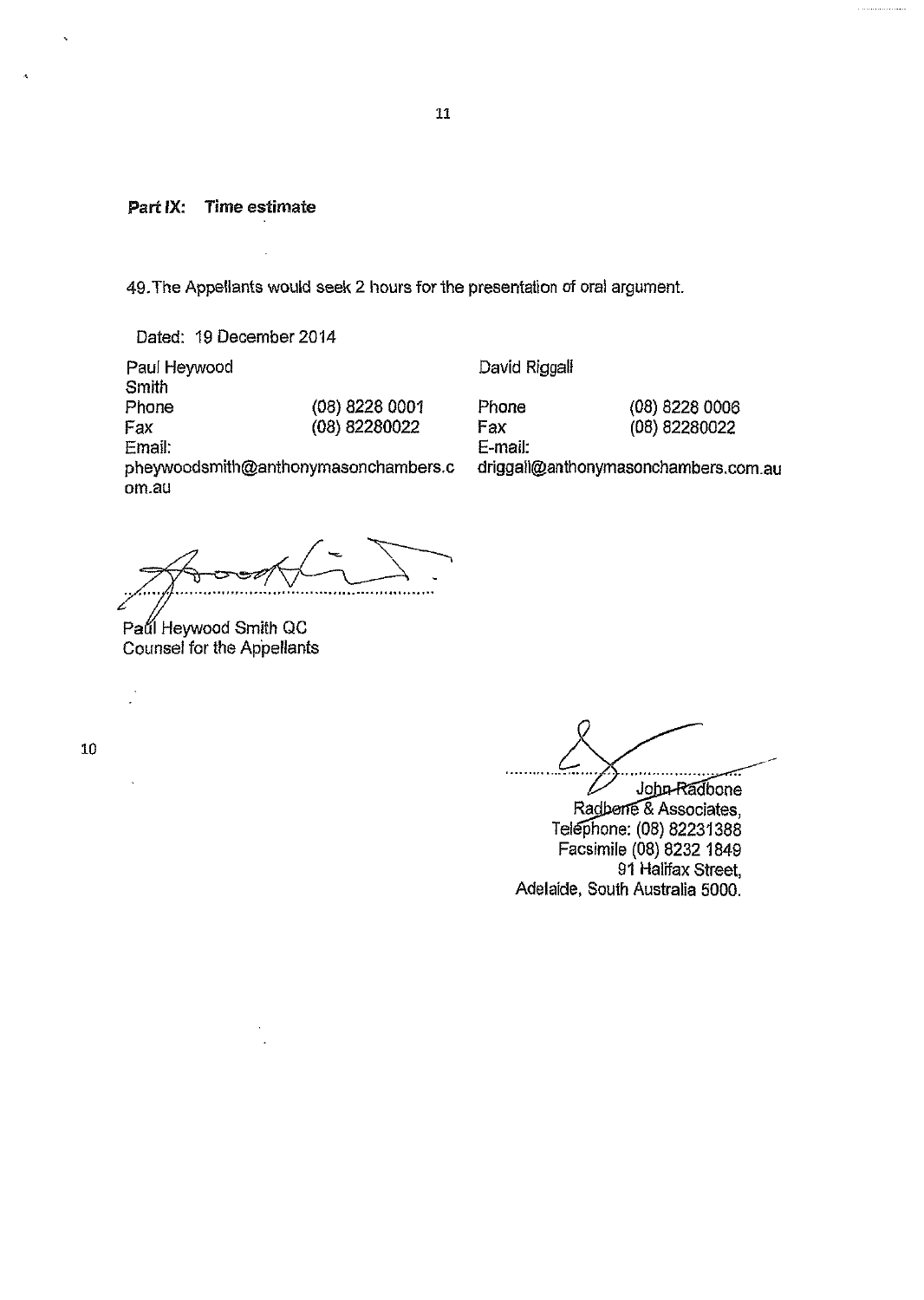IN THE HIGH COURT OF AUSTRALIA

No A25 of 2014

ADELAIDE REGISTRY

 $\ddot{\phantom{a}}$ 

ON APPEAL FROM THE FULL COURT OF THE FEDERAL COURT OF AUSTRALIA

|    | <b>BETWEEN:</b> | RONALD SELIG AND JANNA SELIG                                                                    |
|----|-----------------|-------------------------------------------------------------------------------------------------|
| 10 | AND.            | <b>Appellants</b>                                                                               |
|    | AND:            | WEALTHSURE PTY LTD (ABN 3097405108)<br>And DAVID BERTRAM                                        |
|    |                 | <b>First and Second Respondents</b>                                                             |
|    |                 | RICHARD WILLIAM SPENCER, SILVANA PEROVICH, and<br>PETER MAURICE TOWNLEY                         |
| 20 | AND:            | Third, Fourth and Fifth Respondents                                                             |
|    |                 | <b>MARK RICHARD NORTON</b>                                                                      |
|    | AND:<br>AND:    | Sixth Respondent                                                                                |
|    |                 | NEOVEST LIMITED (IN LIQUIDATION) ACN 104 915 906<br>Seventh Respondent                          |
|    |                 | NORTON CAPITAL PTY LTD (DEREGISTERED) ACN 086 207<br>169                                        |
| 30 |                 | Eighth Respondent                                                                               |
|    | AND:            | DANIEL GEOFFREY LILLEY<br>Ninth Respondent                                                      |
|    | AND:            | DAMIEN BERNARD GREER, ROBERT NOEL GALLAGHER,<br>STEVEN JAMES DICKENS, and MICHAEL JOSEPH CROUCH |
|    |                 | Tenth, Eleventh, Twelfth and Thirteenth Respondents                                             |

# **ATTACHMENT TO APPELLANTS' SUBMISSIONS**

# **LEGISLATIVE PROVISIONS**

Filed on behalf of the Appellants By John Radbone **Solicitor** 91 Halifax Street ADELAIDE SA 5000 **7 491.selighcsubmissionsannexure.1501 02.doc** 

Telephone : (08) 8223 1388 Fax: (08) 8232 1849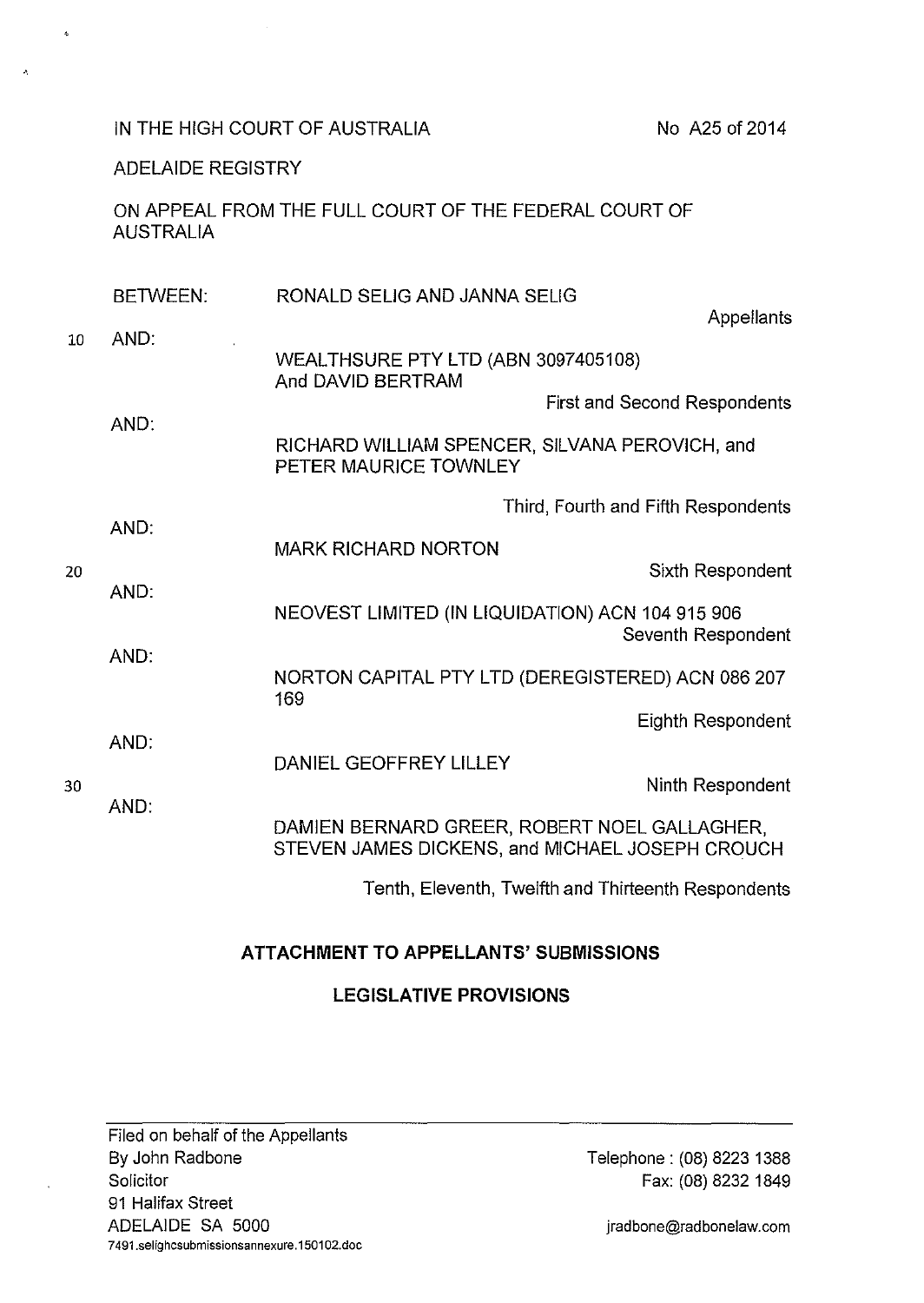Section 769C

CD

- (I 0) In *this* section:
	- (a) a reference to a proceeding *under* this Chapter includes a reference to:
		- (i) a prosecution for an offence based on a provision of this Chapter; and
		- (ii) a proceeding under a provision of Part 9.4B that relates to a provision ·of this Chapter; and
		- (iii) any other proceeding under any other provision of Chapter 9 that relates to a provision of *this* Chapter; and
	- (b) a reference to *conduct* is a reference to an act, an omission to perform an act, or a state of affairs; and
	- (c) a reference to the *state of mind* of a person includes a reference to the knowledge, intention, opinion, belief or purpose of the person and the person's reasons for the person's intention, opinion, belief or purpose.
	- Note: For the meaning of *offence based on* a provision, see the definition in **section 9.**

## 769C Representations about future matters taken to be misleading if made without reasonable grounds

- (1) For the purposes of this Chapter, or of a proceeding under this Chapter, if:
	- (a) a person makes a representation with respect to any future matter (including the doing of, or refusing to do, any act); and
	- (b) the person does not have reasonable grounds for making the representation;

the representation is taken to be misleading.

- (2) Subsection (I) does not limit the circumstances in which a representation may be misleading.
- (3) In this section:

*proceeding under this Chapter* has the same meaning as it has in section 769B.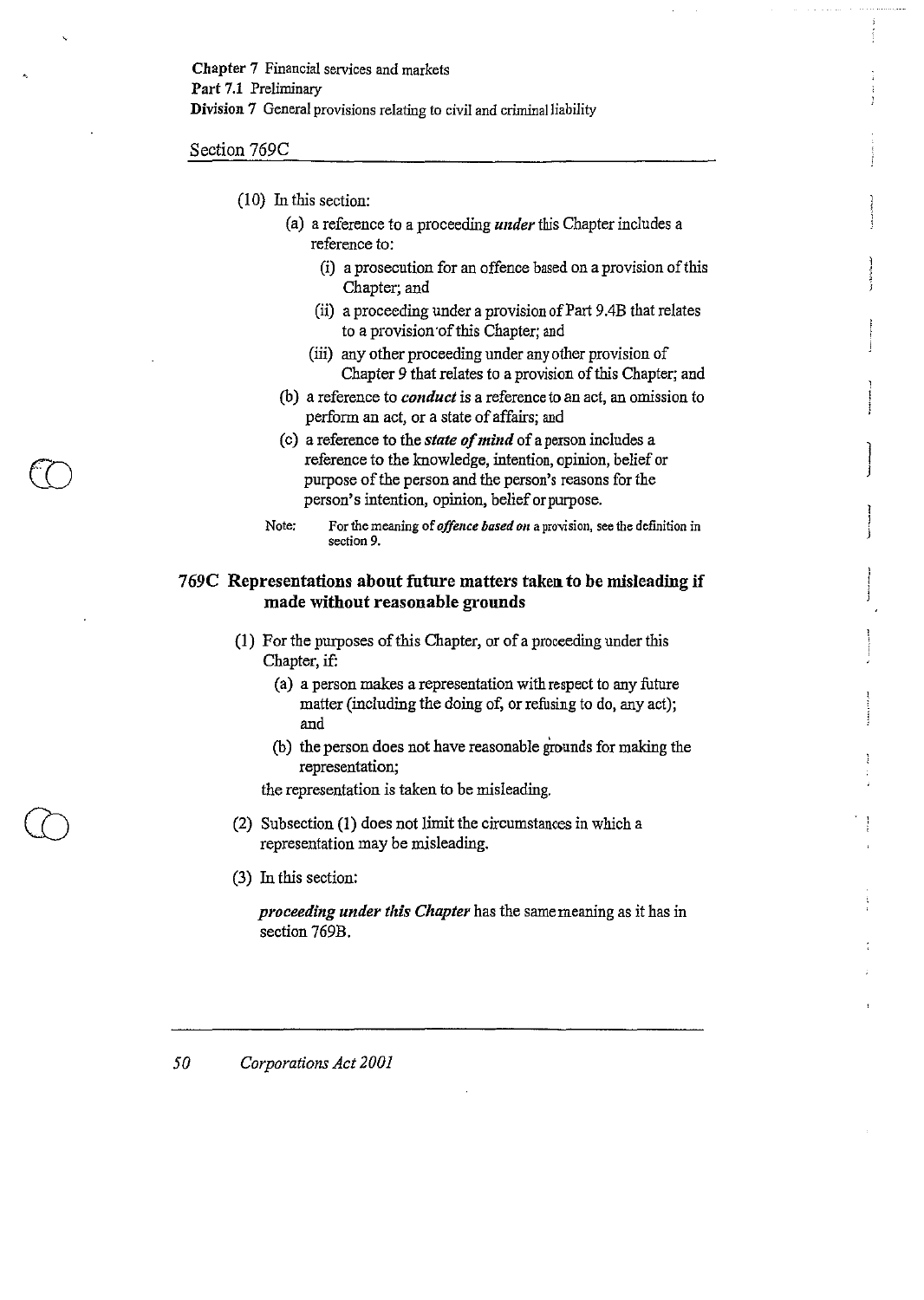Section 944A

# Division 3-Additional requirements for personal advice provided to a retail client

# Subdivision A-When this Division applies

## 944A Situation in which Division applies

This Division applies in relation to the provision of personal advice (the *advice)* in the following circumstances:

- (a) the advice is provided:
	- (i) by a financial services licensee (the *providing entity);* or
	- (ii) by a person (the *providing entity)* in their capacity as authorised representative of a financial services licensee (the *authorising licensee),* or of2 or more financial services licensees (the *authorising licensees);* and
- (b) the advice is provided to a person (the *client)* as a retail client.

## Subdivision B-Requirements relating to basis of advice

### 945A Requirement to have a reasonable basis for the advice

(I) The providing entity must only provide the advice to the client if:

### (a) the providing entity:

- (i) determines the relevant personal circumstances. in relation to giving the advice; and
- (ii) makes reasonable inquiries in relation to those personal **circumstances; and**
- (b) having regard to information obtained from the client in relation to those personal circumstances, the providing entity has given such consideration to, and conducted such investigation of, the subject matter of the advice as is reasonable in all of the circumstances; and
- (c) the advice is appropriate to the client, having regard to that consideration and investigation.
- **Note: Failure to comply with this subsection is an offence (see subsection**  1311(1)).

*Corporations Act 2001* 245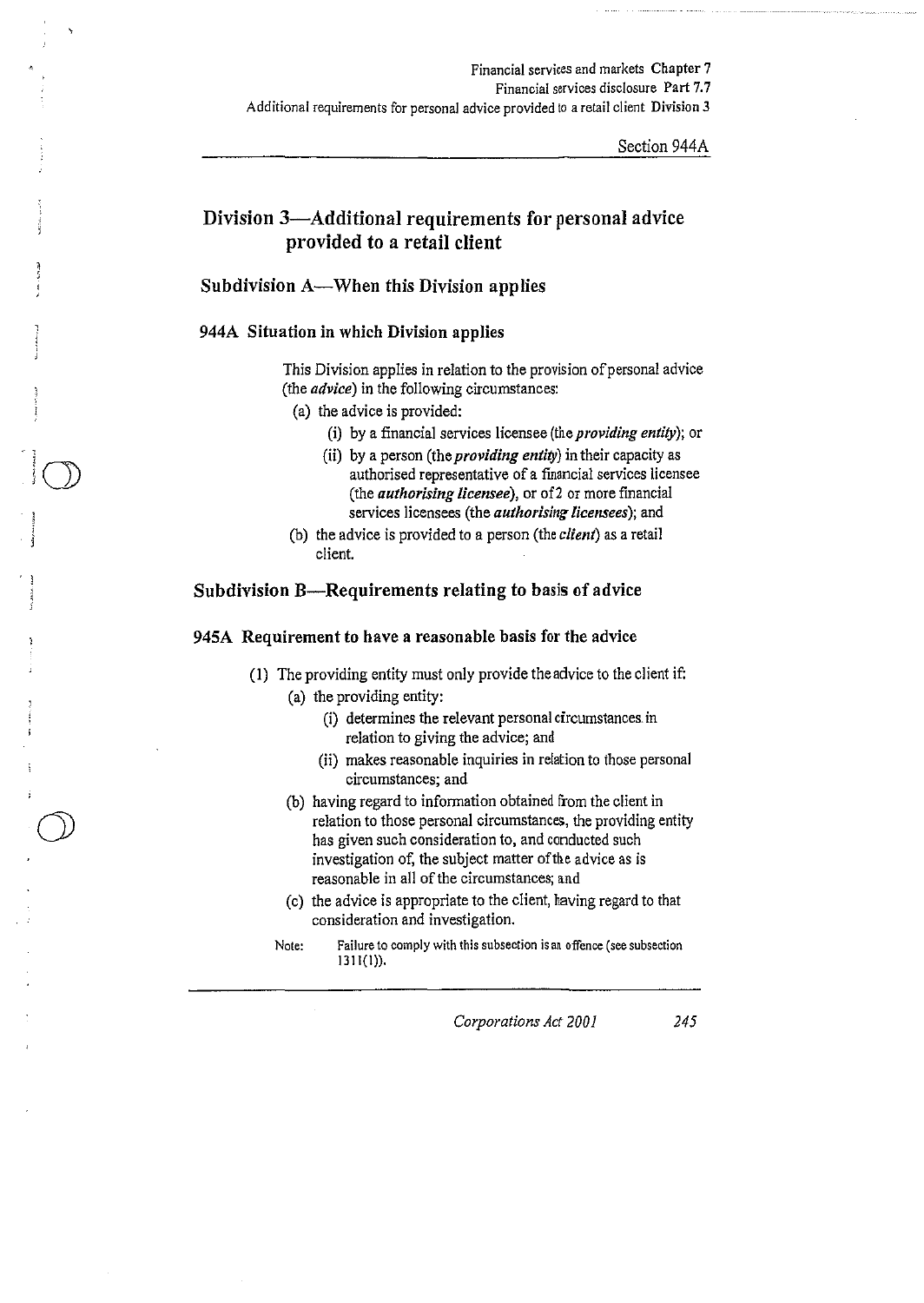#### Section 945B

| (2) In any proceedings against an authorised representative of a       |  |  |  |  |
|------------------------------------------------------------------------|--|--|--|--|
| financial services licensee for an offence based on subsection (1), it |  |  |  |  |
| is a defence if:                                                       |  |  |  |  |

- (a) the licensee had provided the authorised representative with information or instructions about the requirements to be complied with in relation to the giving of personal advice; and
- (b) the representative's failure to comply with subsection (I) occurred because the representative was acting in reliance on that information or those instructions; and
- (c) the representative's reliance on that information or those instructions was reasonable.
- **Note: A defendant bears an evidential burden in relation to the matters in**  subsection (2). See subsection 13.3(3) of the *Criminal Code.*
- (3) A financial services licensee must take reasonable steps to ensure that an authorised representative of the licensee complies with subsection (1).
	- **Note: Failure to comply with this subsection is an offence (see subsection**   $1311(1)$ ).

### **945B Obligation to warn client if advice based on incomplete or inaccurate information**

(1) If:

 $\cup$ 

- (a) the advice is based on information relating to the client's relevant personal circumstances that is incomplete or inaccurate; and
- (b) the providing entity knows that the information is incomplete or inaccurate, or is reckless as to whether it is incomplete or **inaccurate;**

the providing entity must, in accordance with subsections (2) and (3), warn the client that:

- (c) the advice is, or may be, based on incomplete or inaccurate information relating to the client's relevant personal circumstances; and
- (d) because of that, the client should, before acting on the advice, consider the appropriateness of the advice, having regard to the client's relevant personal circumstances.

*246 Corporations Act 2001*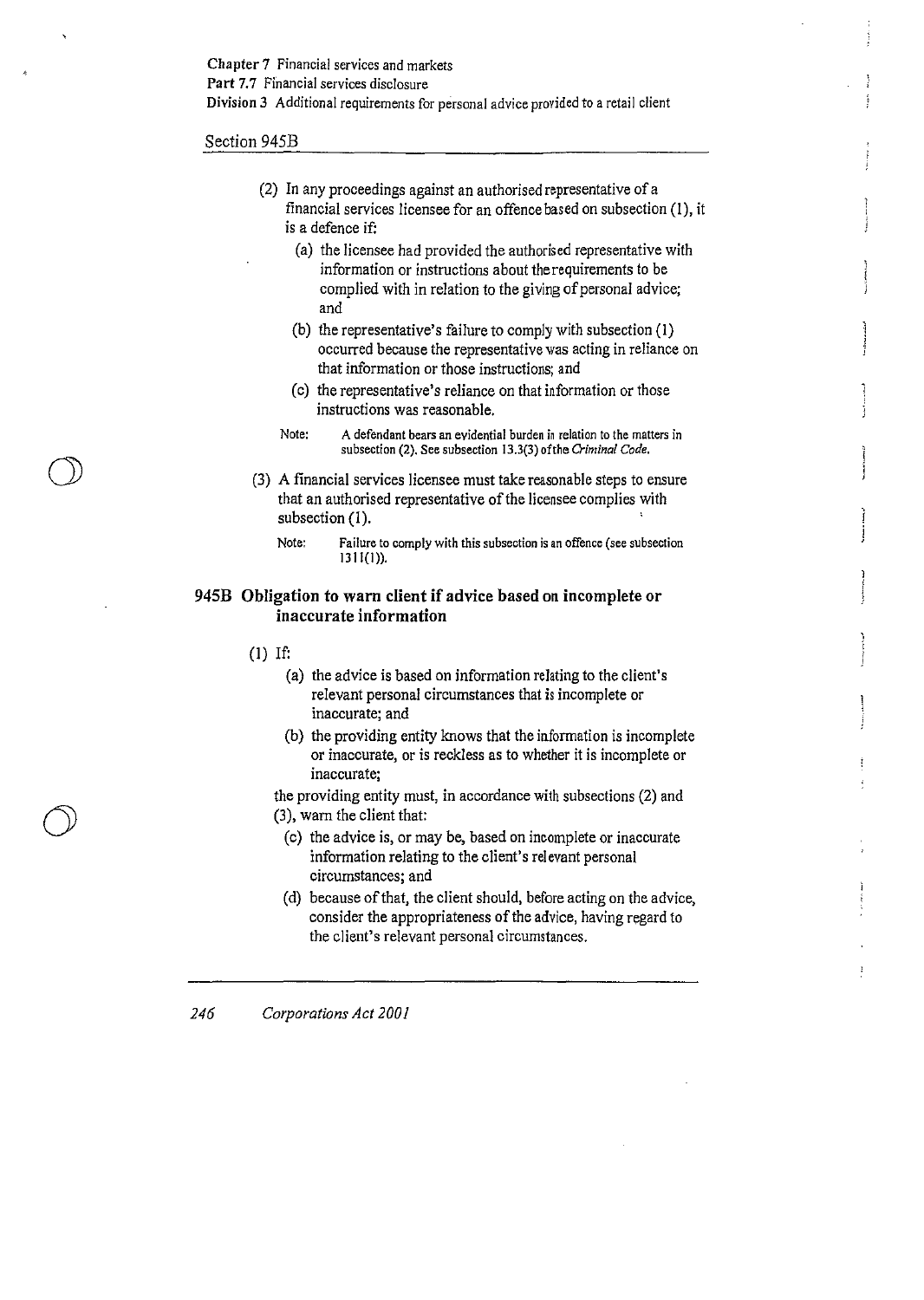**Additional requirements for personal advice provided to a retail client Division 3** 

Section 946A

- **Note: Failure to comply with this subsection** *is* **an offence (see subsection**  1311(1)).
- (2) The warning must be given to the client at the same time as the advice is provided and, subject to subsection (3), by the same means as the advice is provided.
- (3) If the Statement of Advice (see Subdivision C) is the means by which the advice is provided, or is given to the client at the same time as the advice is provided, the warning may be given by including it in the Statement of Advice.
	- **Note: The Statement of Advice must at least contain a record of the**  warning-see paragraphs 947B(2)(f) and 947C(2)(g).

## Subdivision C—Requirement for a Statement of Advice to be **given**

### **946A Obligation to give client a Statement of Advice**

- ( l) The providing entity must give the client a Statement of Advice in · accordance with this Subdivision and Subdivision D.
- (2) The Statement of Advice may be:

 $|\gamma|$  $\cup$ 

- (a) the means by which the advice is provided; or
- (b) a separate record of the advice.
- (3) This section has effect subject to section 946B.

### **946B Situations in which a Statement of Advice is not required**

#### *Further market-related advice*

- (I) The providing entity does not have to give the client a Statement of Advice for particular advice (the *further market-related advice)* if:
	- (a) the providing entity is a participant in a licensed market, or is an authorised representative of a participant in a licensed market; and
	- (b) the providing entity has previously given the client a Statement of Advice that set out the client's relevant personal circumstances in relation to the advice (the *previous advice)*  set out in that Statement; and

*Corporations Act 200 I 247*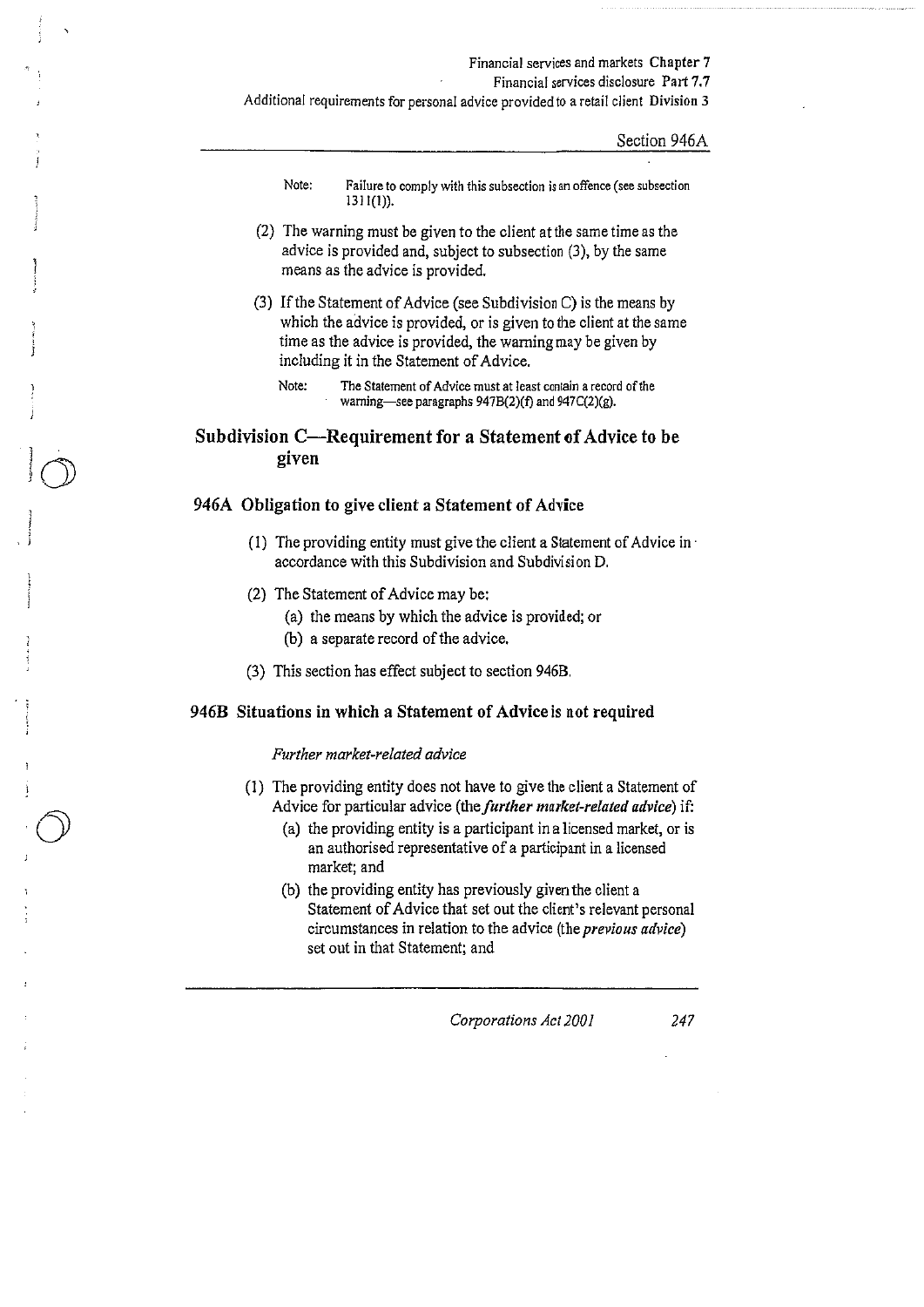Financial services and markets Chapter 7 Market misconduct and other prohibited conduct relating to financial products and fmancial services Part 7.10

The prohibited conduct (other than insider trading prohibitions) Division 2

Section 1041E

- (a) the transaction, or thing done, constitutes or would constitute a contravention of section 1041A, 1041B, 1041C, 1041E or 1041F;and
- (b) the person, or an associate of the person:
	- (i) has entered into such a transaction or done such an act or thing; or
	- (ii) has received, or may receive, directly or indirectly, a consideration or benefit for circulating or disseminating, or authorising the circulation or dissemination of, the statement or information.
- **Note 1: Failure to comply with this section is an offence (see subsection 1311(1)). For defences to a prosecution based on this section, see Division 4.**
- **Note 2: This section is also a civil penalty provision (see section 1317E). For relief from liability to a civil penalty relating to this section, see**  Division 4 and section 1317S.

### **1041E False or misleading statements**

- (1) A person must not (whether in this jurisdiction or elsewhere) make a statement, or disseminate information, if:
	- (a) the statement or information is false in a material particular or is materially misleading; and
	- (b) the statement or information is likely:
		- (i) to induce persons in this jurisdiction to apply for fmancial products; or
		- (ii) to induce persons in this jurisdiction to dispose of or acquire financial products; or
		- (iii) to have the effect of increasing, reducing, maintaining or stabilising the price for trading in financial products on a fmancial market operated in this jurisdiction; and
	- (c) when the person makes the statement, or disseminates the information:
		- (i) the person does not care whether the statement or information is true or false; or
		- (ii) the person knows, or ought reasonably to have known, that the statement or information is false in a material particular or is materially misleading.

*Corporations Act 2001 467*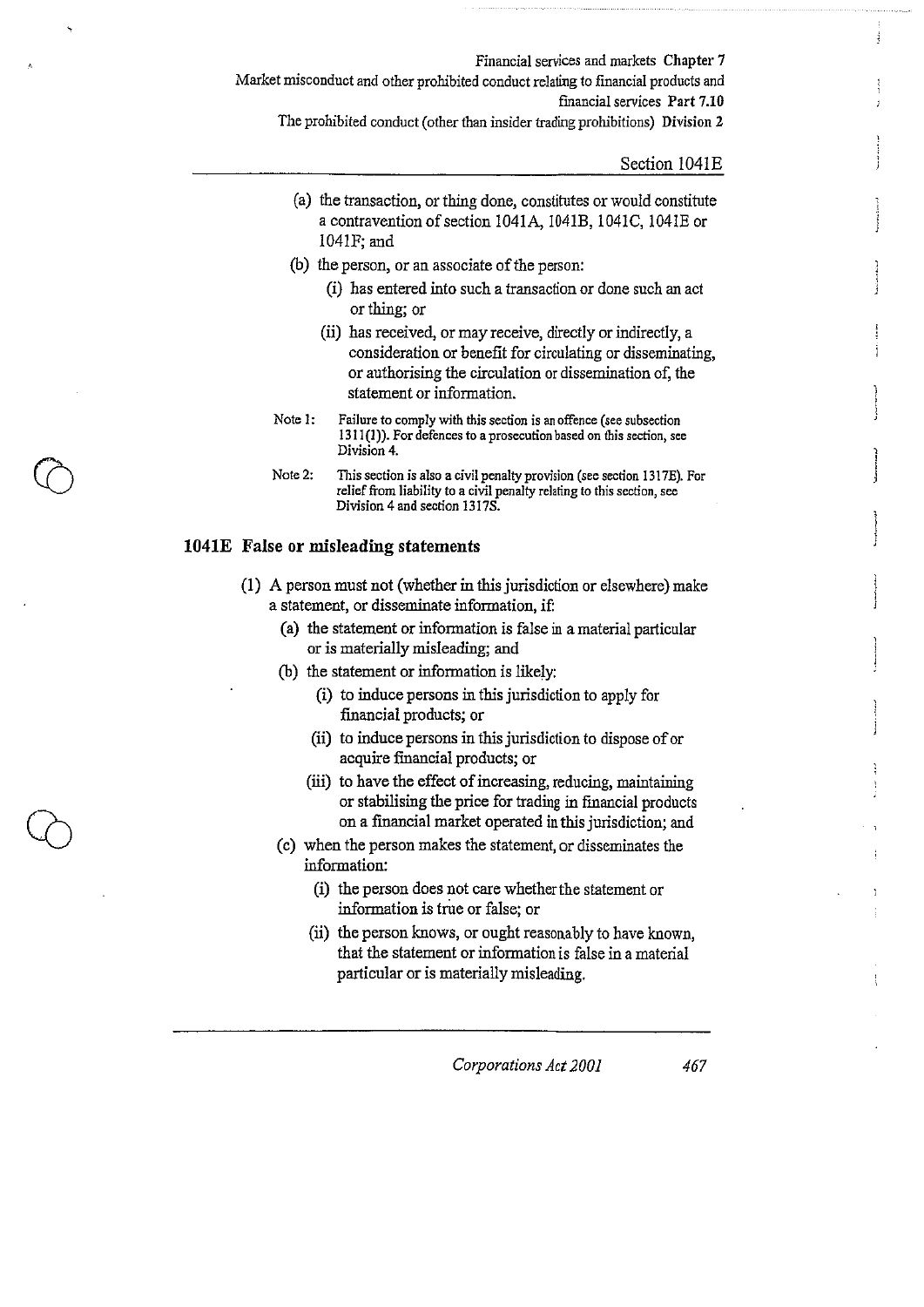Chapter 7 Financial services and markets Part 7.10 Market misconduct and other prohibited conduct relating to financial products and fmancial services

Division 2 The prohibited conduct (other than insider trading prohibitions)

#### Section 1041F

| Note 1. | Failure to comply with this subsection is an offence (see subsection<br>1311(1)). For defences to a prosecution based on this subsection, see<br>Division 4.     |
|---------|------------------------------------------------------------------------------------------------------------------------------------------------------------------|
| Note 2. | Failure to comply with this subsection may also lead to civil liability<br>under section 1041I. For relief from liability under that section, see<br>Division 4. |

- (2) For the purposes of the application of the *Criminal Code* in relation to an offence based on subsection  $(1)$ , paragraph  $(1)(a)$  is a physical element, the fault element for which is as specified in paragraph  $(1)(c)$ .
- (3) For the purposes of an offence based on subsection (1), strict liability applies to subparagraphs  $(1)(b)(i)$ ,  $(ii)$  and  $(iii)$ .
	- Note: For *strict liability*, see section 6.1 of the *Criminal Code*.

### 1041F Inducing persons to deal

- ( 1) A person must not, in this jurisdiction, induce another person to deal in financial products:
	- (a) by making or publishing a statement, promise or forecast if the person knows, or is reckless as to whether, the statement is misleading, false or deceptive; or
	- (b) by a dishonest concealment of material facts; or
	- (c) by recording or storing information that the person knows to be false or misleading in a material particular or materially misleading if:
		- (i) the information is recorded or stored in, or by means of, a mechanical, electronic or other device; and
		- (ii} when the information was so recorded or stored, the person had reasonable grounds for expecting that it would be available to the other person, or a class of persons that includes the other person.
	- Note I: Failure to comply with this subsection is an offence (see subsection 1311(1)). For defences to a prosecution based on this subsection, see Division 4.
	- Note2: Failure to comply with this subsection may also lead to civil liability under section 1041I. For relief from liability under that section, see Division 4.
- (2) In this section:

*468 Corporations Act 2001*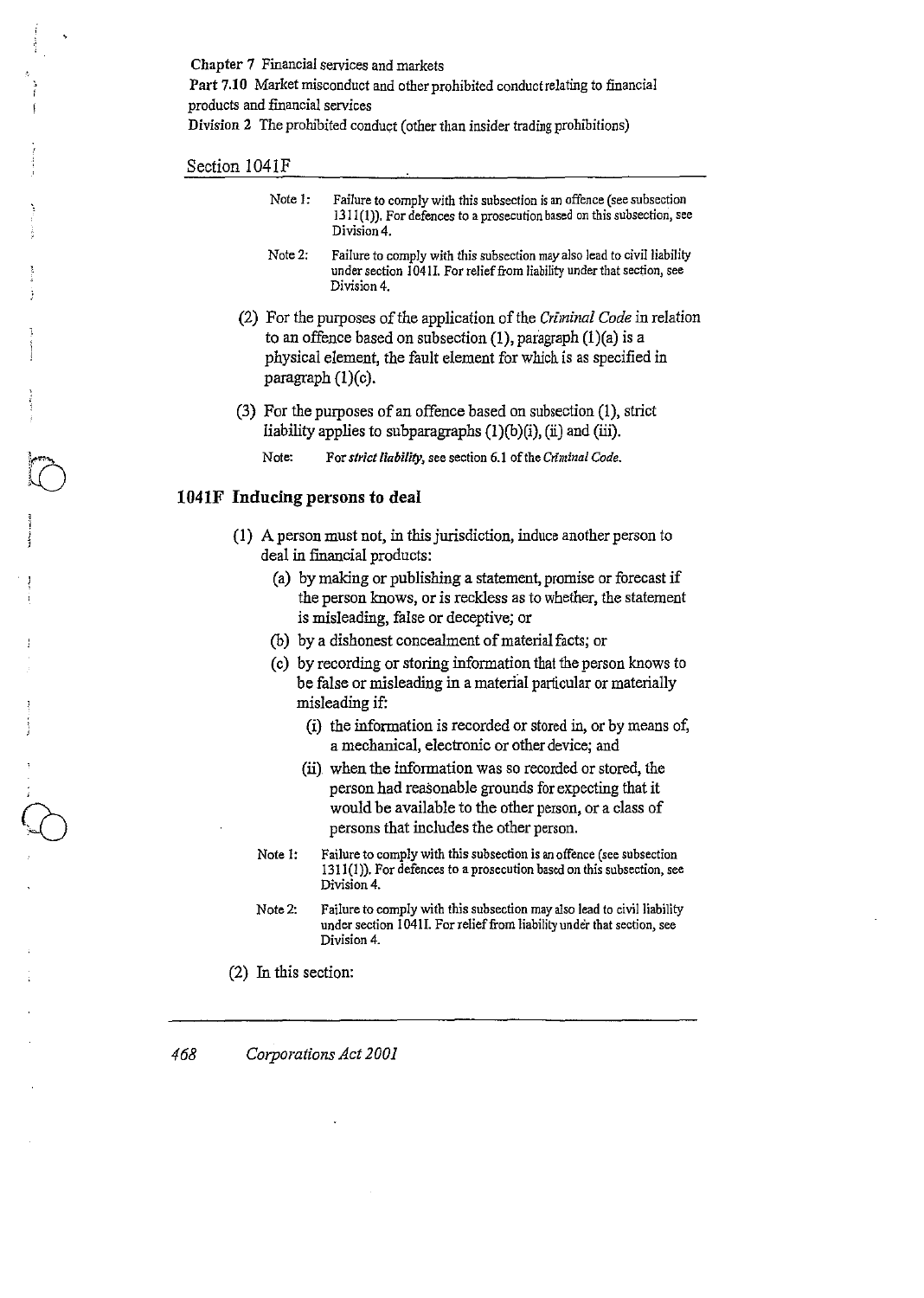Chapter 7 Financial services and markets Part 7.10 Market misconduct and other prohibited conduct relating *to* financial products and financial services Division 2 The prohibited conduct (other than insider trading prohibitions)

#### Section 1041H

·IrA  $\mathbb{N}$ 

## 1041H Misleading or deceptive conduct (civil liability only)

- (1) A person must uot, in this jurisdiction, engage in conduct, in relation to a fmancial product or a fmancial service, that is misleading or deceptive or is likely to mislead or deceive.
	- **Note I: Failure to comply with this subsection is not an offence.**
	- Note 2: Failure to comply with this subsection may lead to civil liability under section 1041I. For limits on, and relief from, liability under that **section, see Division 4.**
- (2) The reference in subsection (I) to engaging in conduct in relation to a fmancial product includes (but is not limited to) any of the following:
	- (a) dealing in a financial product;
	- (b) without limiting paragraph (a):
		- (i) issuing a financial product;
		- (ii) publishing a notice in relation to a financial product;
		- (iii) making, or making an evaluation of, an offer under a takeover bid or a recommendation relating to such an offer;
		- (iv) applying to become a standard employer-sponsor (within the meaning of the *Superannuation Industry (Supervision) Act 1993)* of a superannuation entity (within the meaning of that Act);
		- (v) permitting a person to become a standard employer-sponsor (within the meaning of the *Superannuation Industry (Supervision) Act 1993*) of a superannuation entity (within the meaning of that Act);
		- (vi) a trustee of a superannuation entity (within the meaning of the *Superannuation Industry (Supervision) Act 1993)*  dealing with a beneficiary of that entity as such a beneficiary;
		- (vii) a trustee of a superannuation entity (within the meaning of the *Superannuation Industry (Supervision) Act 1993)*  dealing with an employer-sponsor (within the meaning of that Act), or an associate (within the meaning of that Act) of an employer-sponsor, of that entity as such an employer -sponsor or associate;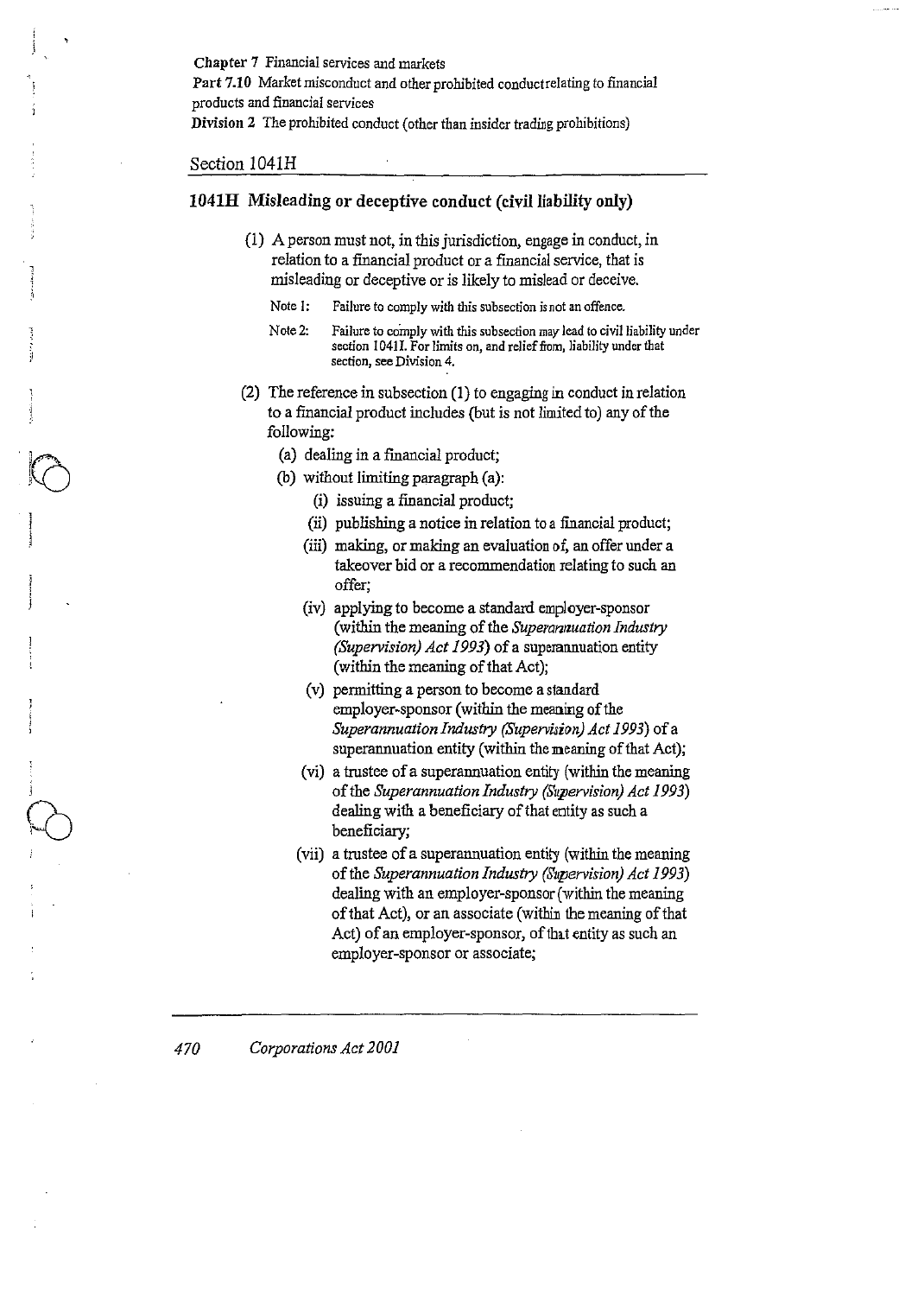Financial services and markets Chapter 7 Market misconduct and other prohibited conduct relating to financial products and financial services Part 7.10 The prohibited conduct (other than insider trading prohibitions) Division 2

#### Section 1041I

r

1  $\mathbf{I}$ j

- (viii) applying, on behalf of an employee (within the meaning of the *Retirement Savings Accounts Act 1997),* for the employee to become the holder of an RSA product;
- (ix) an RSA provider (within the meaning of the *Retirement Savings Accounts Act 1997)* dealing with an employer (within the meaning of that Act), or an associate (within the meaning of that Act) of an employer, who makes an application, on behalf of an employee (within the meaning of that Act) of the employer, for the employee to become the holder of an RSA product, as such an employer;
- (x) carrying on negotiations, or making arrangements, or doing any other act, preparatory to, or in any way related to, an activity covered by any of subparagraphs (i) to (ix).
- (3) Conduct:
	- (a) that contravenes:
		- (i) section 670A (misleading or deceptive takeover document); or
		- (ii) section 728 (misleading or deceptive fundraising document); or
	- (b) in relation to a disclosure document or statement within the meaning of section 953A; or
	- (c) in relation to a disclosure document or statement within the meaning of section 1022A;

does not contravene subsection (1). For this purpose, conduct contravenes the provision even if the conduct does not constitute an offence, or does not lead to any liability, because of the availability of a defence.

## **10411 Civil action for loss or damage for contravention of sections 1041E to 1041H**

(!) A person who suffers loss or damage by conduct of another person that was engaged in in contravention of section 1041E, 1041F, 1041G or !041H may recover the amount ofthe loss or damage by action against that other person or against any-person involved in the contravention, whether or not that other person or any person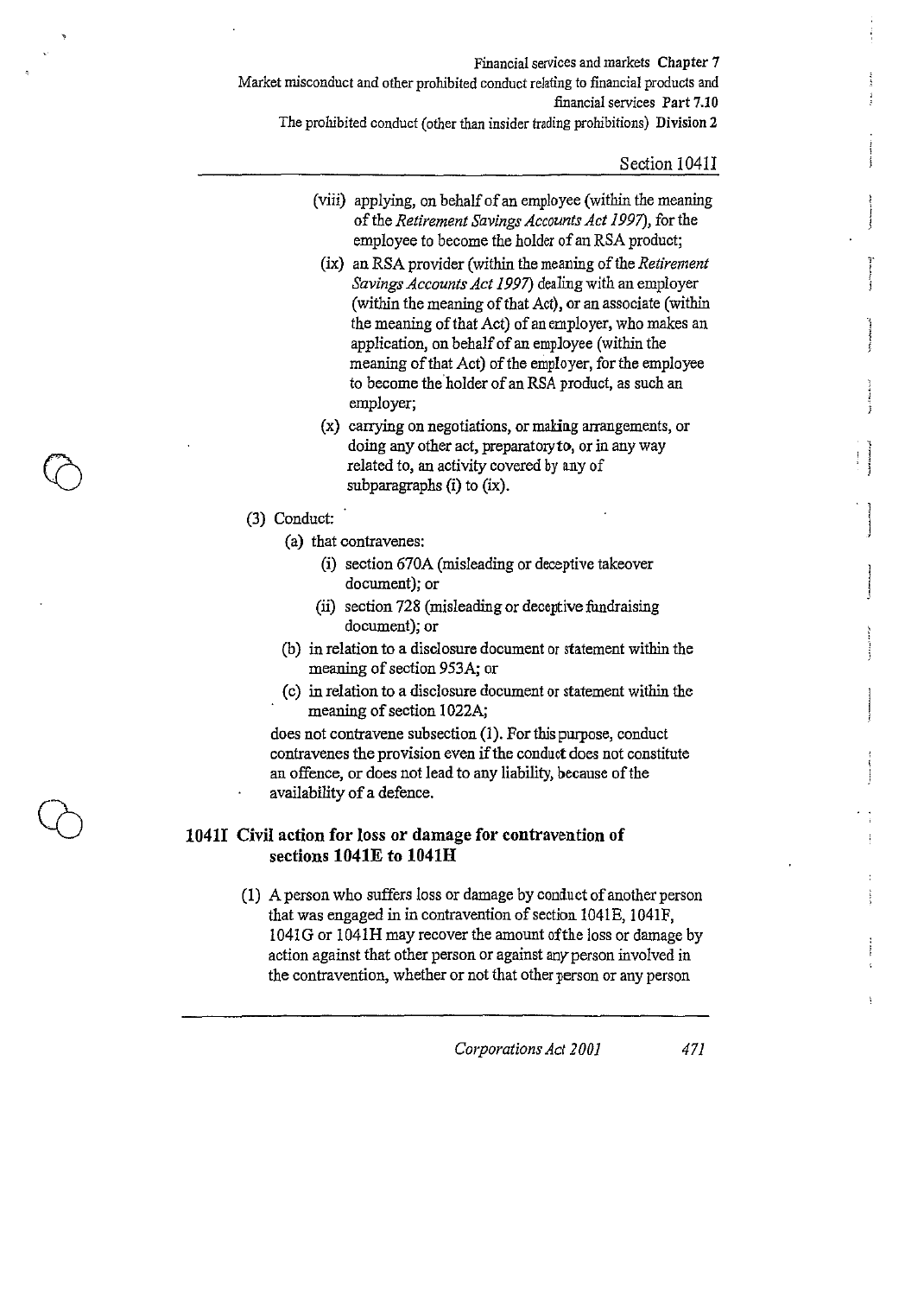Chapter 7 Financial services and markets Part 7.10 Market misconduct and other prohibited conduct relating to financial products and financial services Division 2 The prohibited conduct (other than insider trading prohibitions)

#### Section 1041I

 $\bigcap$ 

involved in the contravention has been convicted of an offence in respect of the contravention.

- (1A) Subsection (1) has effect subject to section  $1044B$ .
	- Note: Section 1044B may limit the amount that the person may recover for a contravention of section 1041H (Misleading or deceptive conduct) **from the other person or from another person involved in the contravention.**
- (1B) Despite subsection  $(1)$ , if:
	- (a) a person (the *claimant)* makes a claim under subsection (1) in relation to:
		- (i) economic loss; or
		- (ii) damage to property;

caused by conduct of another person (the *tlefentlant)* that was done in contravention of section 1041H; and

- (b) the claimant suffered the loss or damage:
	- (i) as a result partly of the claimant's failure to take reasonable care; and
	- (ii) as a result partly of the conduct referred to in paragraph (a); and
- (c) the defendant:
	- (i) did not intend to cause the loss or damage; and
	- (ii) did not fraudulently cause the loss or damage;

the damages that the claimant may recover inrelatiou to the loss or damage are to be reduced to the extent to which the court thinks just and equitable having regard to the claimant's share in the responsibility for the loss or damage.

**Note: Division 2A also applies proportionate liability to a claim for damages under this section for a contravention of section 1041H.** 

- (2) An action under subsection (1) may be begun at any time within 6 years after the day on which the cause of action arose.
- (3) This section does not affect any liability that a person has under any other law.
- ( 4) Section 13178 (which provides for relief from liability) applies in relation to liability under subsection (1) as if:
	- (a) the sections referred to in subsection (I) were civil penalty provisions; and

*472 Corporations Act 2001*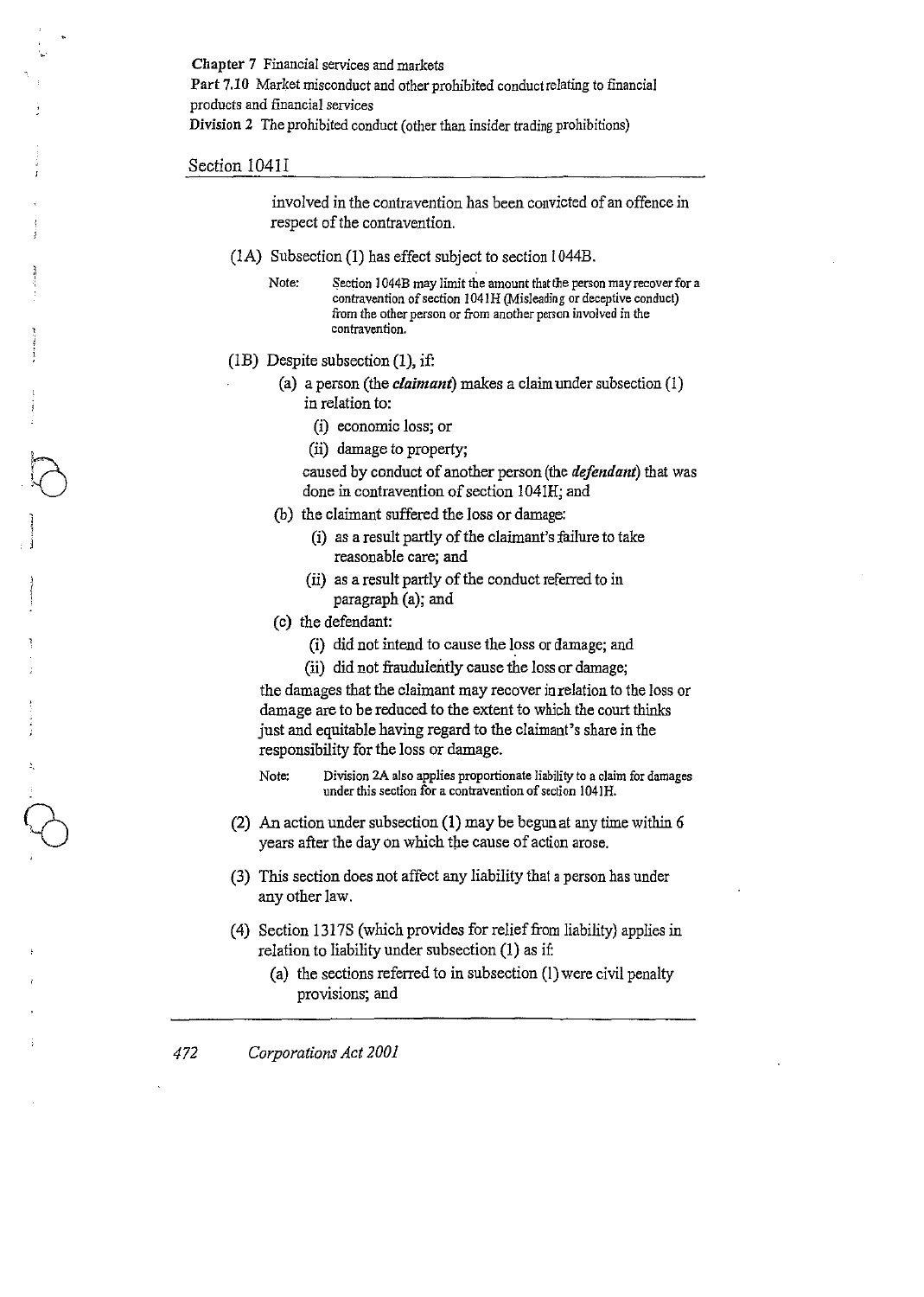Financial services and markets Chapter 7 Market misconduct and other prohibited conduct relating to financial products and financial services Part 7.10 The prohibited conduct (other than insider trading prohibitions) Division 2

#### Section 1041J

(b) proceedings under subsection (1) were eligible proceedings.

## 1041J Sections of this Division have effect independently of each other

Subject to any express provision to the contrary, the various sections in this Division have effect independently of each other, and nothing in any of the sections limits the scope or application of any of the other sections.

## 1041K Division applies to certain conduct to the exclusion of State Fair Trading Acts provisions

- (1) This section applies to conduct:
	- (a) that contravenes:
		- (i) section 670A (misleading or deceptive takeover document); or
		- (ii) section 728 (misleading or deceptive fundraising document); or
	- (b) that relates to a disclosure document or statement within the meaning of section 953A; or
	- (c) that relates to a disclosure document or statement within the meaning of section 1022A.

For this purpose, conduct contravenes the provision even if the conduct does not constitute an offence, or does not lead to any liability, because of the availability of a defence.

(2) This Division operates in relation to conduct to which this section applies to the exclusion of the provisions of the State Fair Trading Act of any State or Territory.

**Note: Relief from liability under this section may also be available (depending on the circumstances) under Division 4.**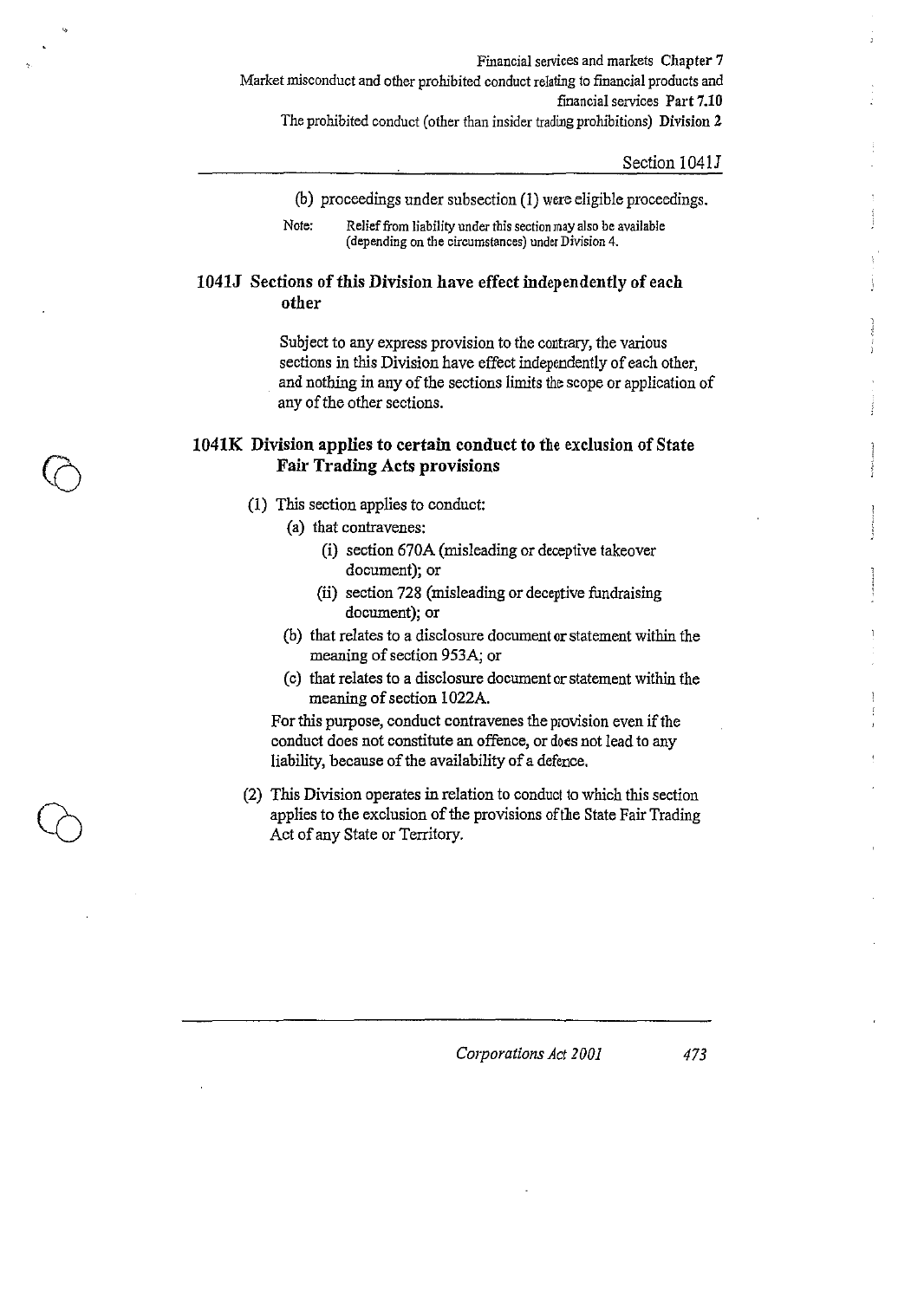Chapter 7 Financial services and markets Part 7.10 Market misconduct and other prohibited conduct relating to financial products and financial services Division 2A Proportionate liability for misleading and deceptive conduct

Section 1041L

# **Division 2A-Proportionate liability for misleading and deceptive conduct**

### **1041L** Application of Division

- (1) This Division applies to a claim (an *apportionahle claim)* if the claim is a claim for damages made under section 1041I for:
	- (a) economic loss; or
	- (b) damage to property;

caused by conduct that was done in a contravention of section 1041H.

- (2) For the purposes of this Division, there is a single apportionable claim in proceedings in respect of the same loss or damage even if the claim for the loss or damage is based on more than one cause of action (whether or not of the same or a different kind).
- (3) In this Division, a *concurrent wrongdoer,* in relation to a claim, is a person who is one of 2 or more persons whose acts or omissions (or act or omission) caused, independently of each other or jointly, the damage or loss that is the subject of the claim.
- (4) For the purposes of this Division, apportionable claims are limited to those claims specified in subsection (1).
- (5) For the purposes of this Division, it does not matter that a concurrent wrongdoer is insolvent, is being wound up or has ceased to exist or died.

## **1041M Certain concurrent wrongdoers not to have benefit of apportionment**

- (1) Nothing in this Division operates to exclude the liability of a concurrent wrongdoer (an *excluded concurrent wrongdoer)* in proceedings involving an apportionable claim if:
	- (a) the concurrent wrongdoer intended to cause the economic loss or damage to property that is the subject of the claim; or
	- (b) the concurrent wrongdoer fraudulently caused the economic loss or damage to property that is the subject of the claim.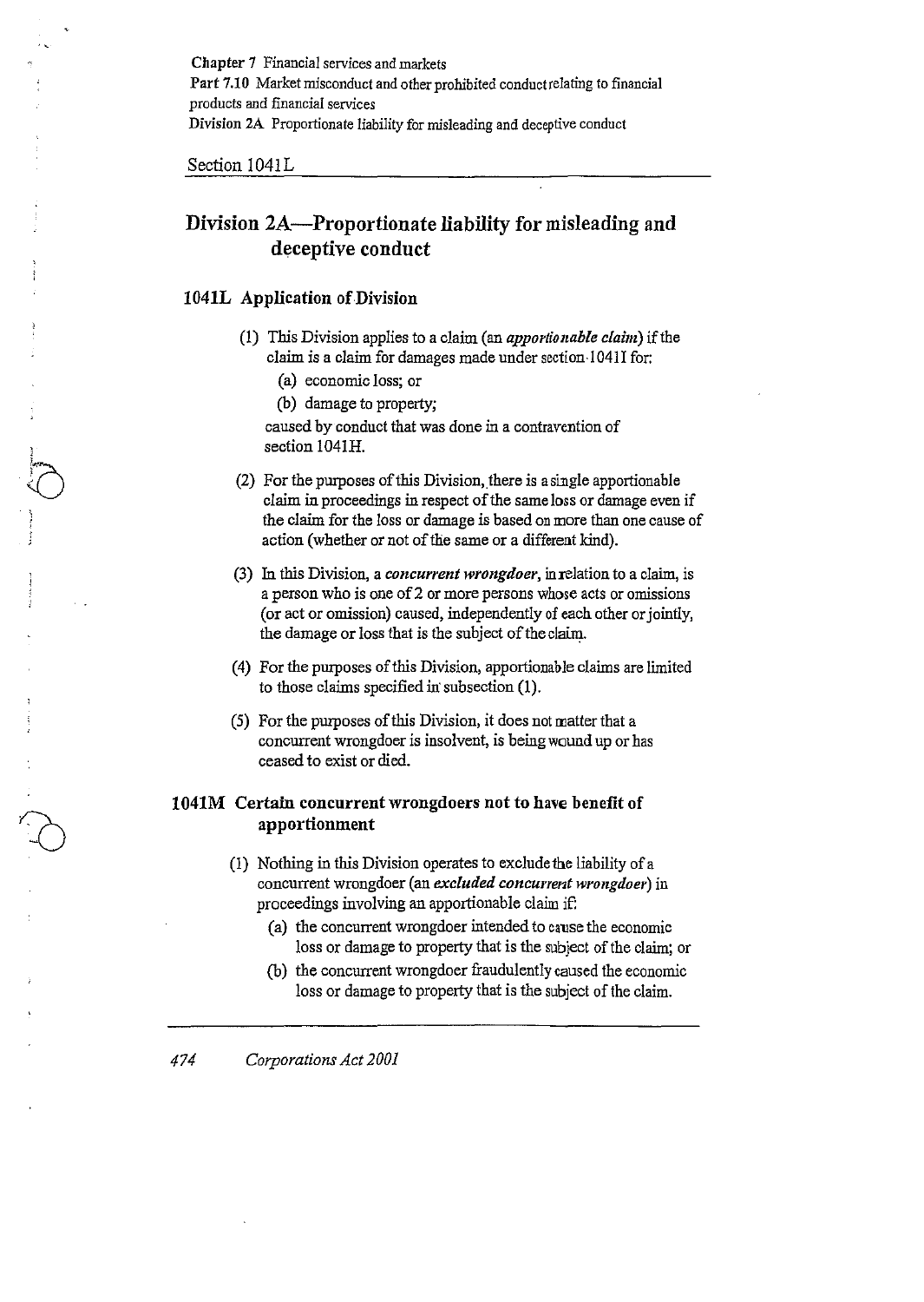Financial services and markets Chapter 7 Market misconduct and other prohibited conduct relating to financial products and financial services Part 7.10 Proportionate liability for misleading and deceptive conduct Division 2A

Section 1041N

- (2) The liability of an excluded concurrent wrongdoer is to be determined in accordance with the legal rules (if any) that (apart from this Division) are relevant.
- (3) The liability of any other concurrent wrongdoer who is not an excluded concurrent wrongdoer is to be determined in accordance with the provisions of this Division.

## **1041N Proportionate liability for apportionable cJaims**

- (1) In any proceedings involving an apportionable claim:
	- (a) the liability of a defendant who is a concurrent wrongdoer in relation to that claim is limited to an amount reflecting that proportion of the damage or loss claimed that the court considers just having regard to the extent of the defendant's responsibility for the damage or loss; and
	- (b) the court may give judgment against the defendant for not more than that amount.
- (2) If the proceedings involve both an apportionable claim and a claim that is not an apportionable claim:
	- (a) liability for the apportionable claim is to be determined in accordance with the provisions of this Division; and
	- (b) liability for the other claim is to be determined in accordance with the legal rules, if any, that (apart from this Division) are relevant.
- (3) In apportioning responsibility between defendants in the proceedings:
	- (a) the court is to exclude that proportion of the damage or loss in relation to which the plaintiff is contributorily negligent under any relevant law; and
	- (b) the court may have regard to the comparative responsibility of any concurrent wrongdoer who is not a party to the proceedings.
- ( 4) This section applies in proceedings involving an apportionable claim whether or not all concurrent wrongdoers are parties to the proceedings.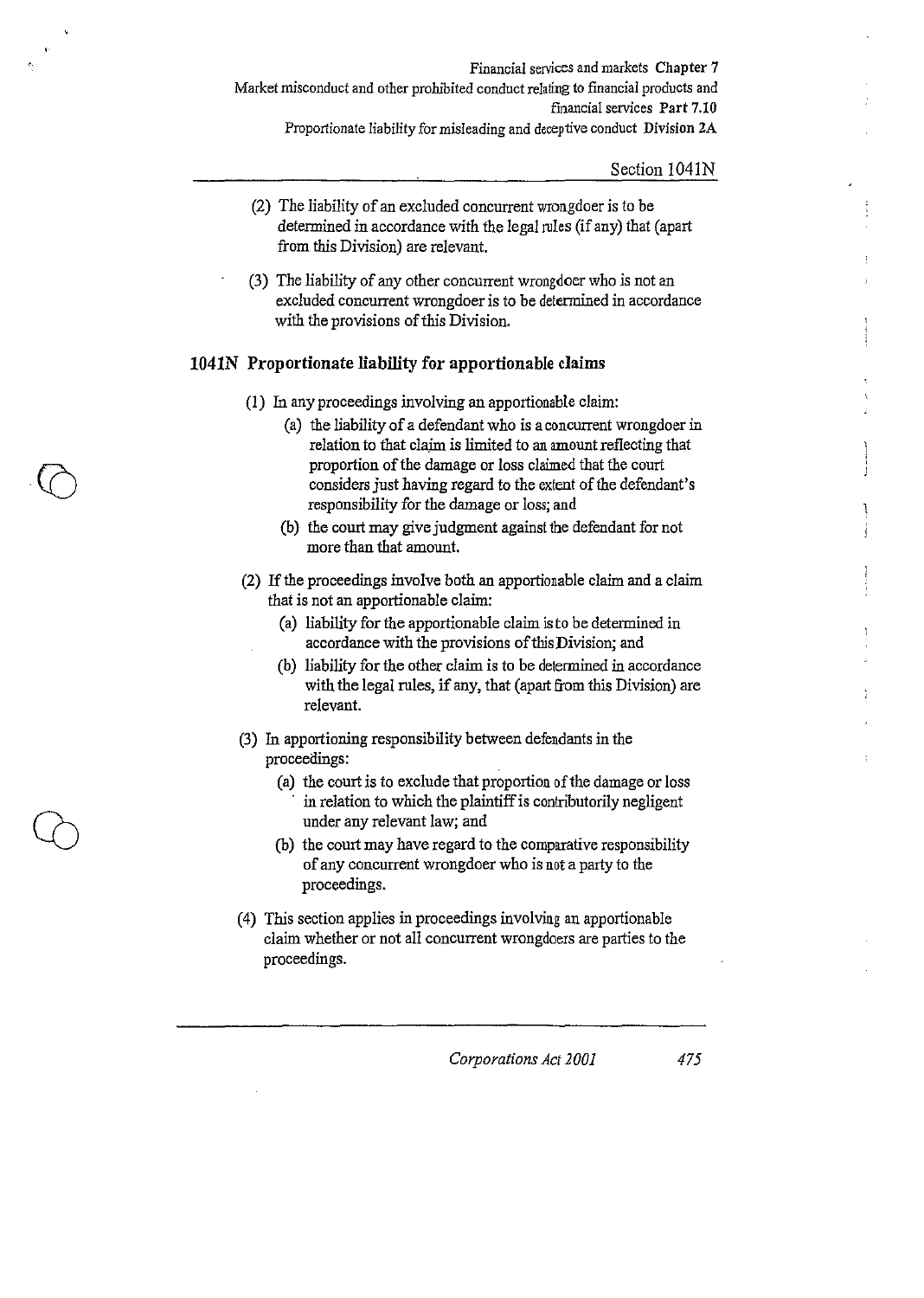Chapter 7 Financial services and markets Part 7.10 Market misconduct and other prohibited conduct relating to financial products and financial services Division 2A Proportionate liability for misleading and deceptive conduct

### Section 10410

(5) A reference in this Division to a defendant in proceedings includes any person joined as a defendant or other party in the proceedings (except as a plaintiff) whether joined under this Division, under rules of court or otherwise.

## 1041O Defendant to notify plaintiff of concurrent wrongdoer of whom defendant aware

- (1) If:
	- (a) a defendant in proceedings involving an apportionable claim has reasonable grounds to believe that a particular person (the *other person*) may be a concurrent wrongdoer in relation to the claim; and
	- (b) the defendant fails to give the plaintiff, as soon as practicable, written notice of the information that the defendant has about:
		- (i) the identity of the other person; and
		- (ii) the circumstances that may make the other person a concurrent wrongdoer in relation to the claim; and
	- (c) the plaintiff unnecessarily incurs costs in the proceedings because the plaintiff was not aware that the other person may be a concurrent wrongdoer in relation to the claim;

the court hearing the proceedings may order that the defendant pay all or any of those costs of the plaintiff.

(2) The court may order that the costs to be paid *by* the defendant be assessed on an indemnity basis or otherwise.

### 1041P Contribution not recoverable from defendant

A defendant against whom judgment is given under this Division as a concurrent wrongdoer in relation to an apportionable claim:

- (a) cannot be required to contribute to any damages or contribution recovered from another concurrent wrongdoer in respect of the apportionable claim (whether or not the damages or contribution are recovered in the same proceedings in which judgment is given against the defendant); and
- (b) cannot be required to indemnify any such wrongdoer.